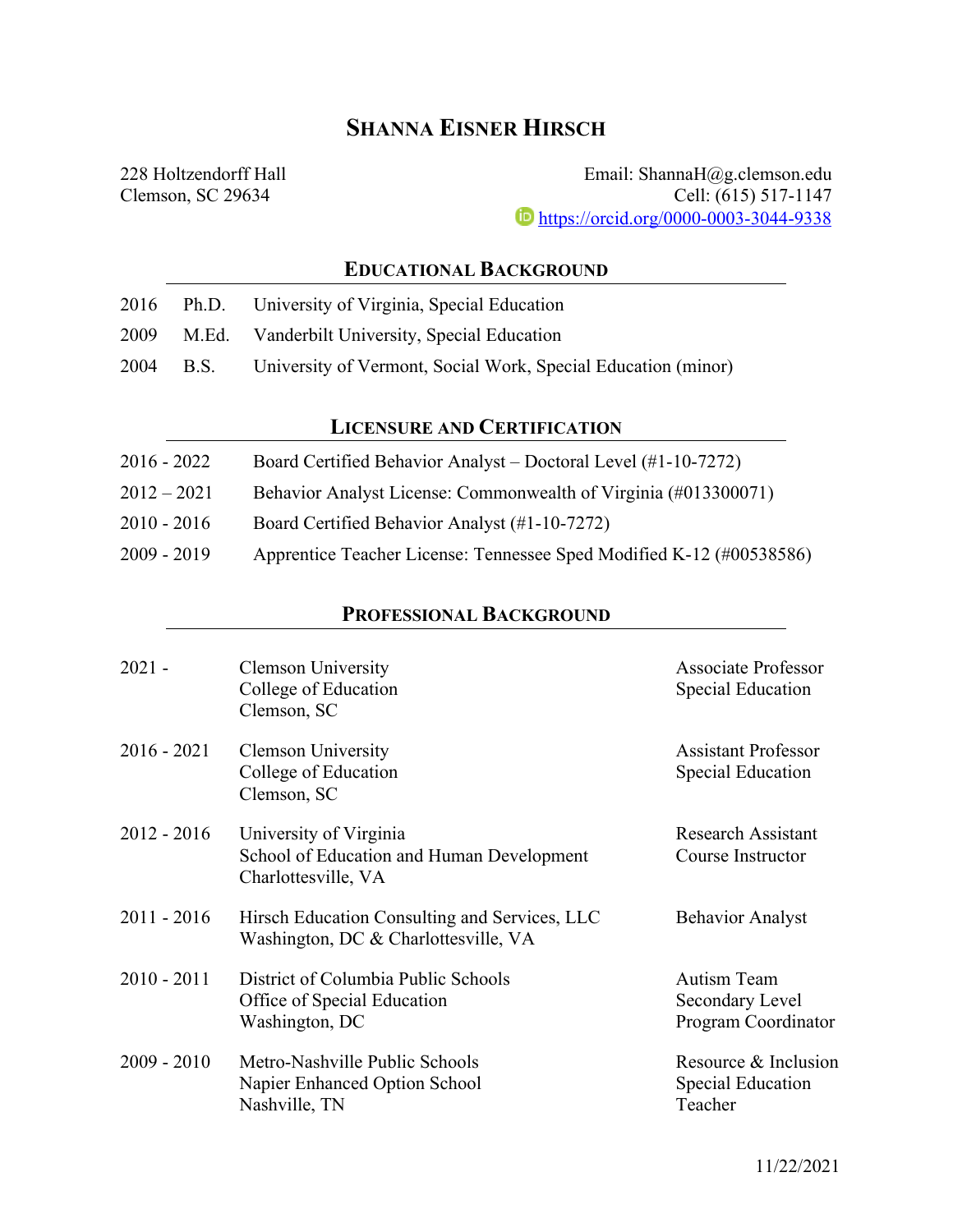| $2007 - 2009$ | Vanderbilt University<br>Peabody College of Education<br>Nashville, TN | <b>Special Education</b><br>Project PBS<br>Research Assistant |
|---------------|------------------------------------------------------------------------|---------------------------------------------------------------|
| $2004 - 2006$ | McLean Hospital<br>Pathways Academy<br>Belmont, MA                     | Non-Public School<br><b>Special Education</b><br>Teacher      |
| $2002 - 2004$ | The Howard Center for Human Services<br>Burlington, VT                 | Community Inclusion<br>Job Specialist                         |

### **AWARDS AND RECOGNITIONS**

#### **PROFESSIONAL ORGANIZATION**

- 2021 Interventionist Award, Council for Children with Behavior Disorders
- 2021 E.G. "Ted" Carr Initial Researcher Award, Association of Positive Behavior Supports
- 2018 Must-Read Article of the Year, Council for Learning Disabilities
- 2018 Distinguished Paper, South Carolina Educators for the Practical Use of Research, Affiliate of the American Educational Research Association (AERA)
- 2016 Doctoral Student Scholar, Division of Research, Council for Exceptional Children
- 2015 Student Research Poster Award, Association of Positive Behavior Supports
- 2015 Outstanding Volunteer Award, Association of Positive Behavior Supports
- 2015 Doctoral Stipend, Midwest Symposium for Leadership in Behavior Disorders
- 2014 Professional Development Award, Council for Children with Behavior Disorders

#### **CLEMSON UNIVERSITY**

- 2021 Faculty Fellow, Pearce Center for Professional Communication
- 2020 Junior Researcher of the Year, College of Education
- 2020 Junior Researcher of the Year, Nominee, Clemson University
- 2019 Grant Fellow, Clemson University, College of Education https://tinyurl.com/y5uzyoup
- 2018 Meet a Tiger, Clemson University http://bit.ly/2NNfpBr
- 2017 Researcher of the Month, Clemson University http://tinyurl.com/md7xbhp

### **UNIVERSITY OF VIRGINIA**

- 2016 Edgar F. Shannon Award presented by the "Z" Society http://tinyurl.com/mdy8mr2
- 2015 Outstanding Graduate Teaching Assistant Award, Department of Curriculum, Instruction, and Special Education
- 2015 Barbara Labrecque Corbin Scholarship
- 2014 Eli M. Bower Fellowship
- 2014 Nancy Hall Butts Award for Special Education
- 2013 Raven Society (inductee)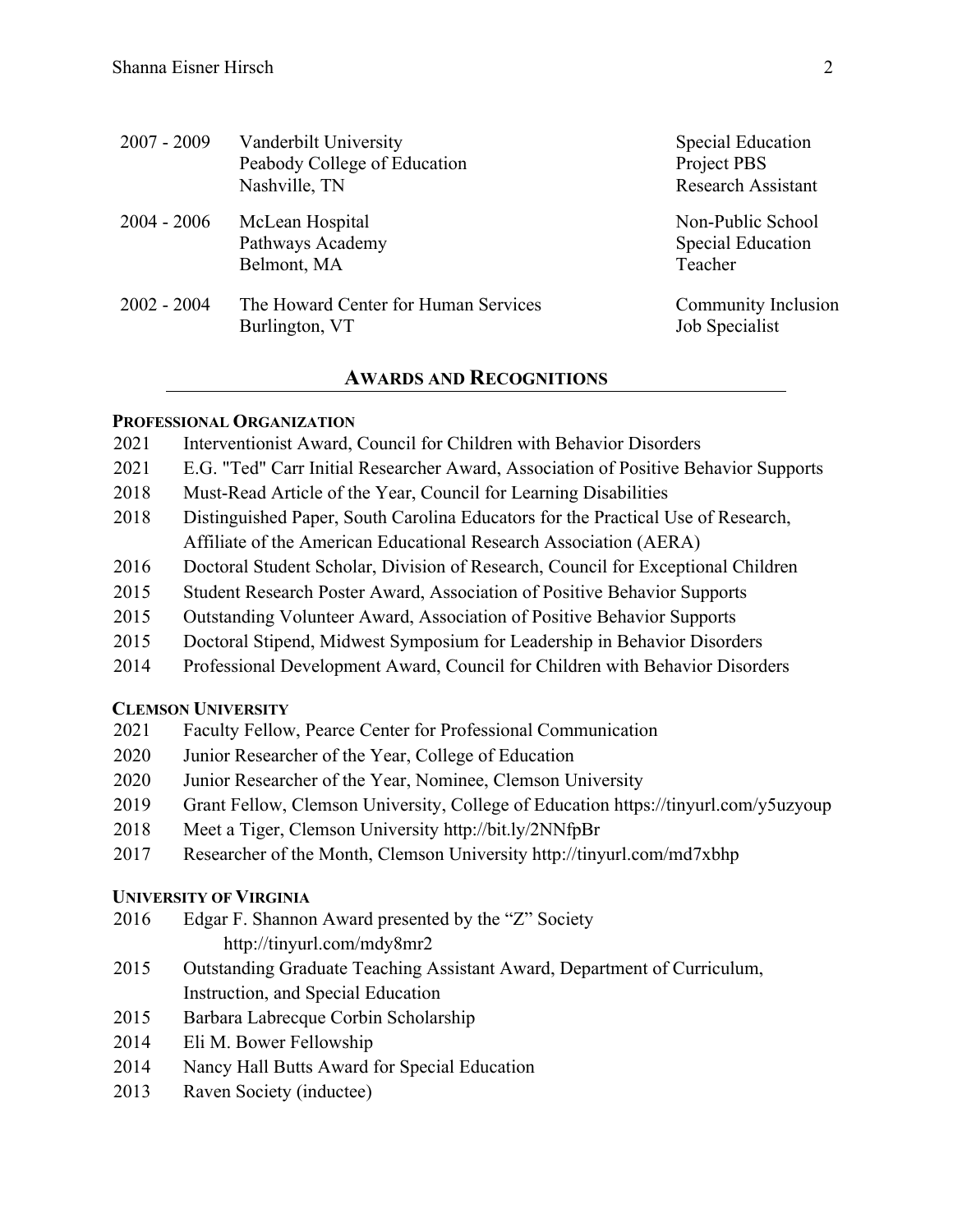#### **SCHOLARSHIP**

#### **ARTICLES IN REFEREED JOURNALS (51)**

*Note.* Student co-authors are listed in *italics,* community collaborators are underlined.

- *McKown, G.,* **Hirsch, S. E.,** *Carlson, A.,* Allen, A., &*. Walters, S.* (2021). Preservice special education teachers' perceptions of mixed-reality simulation experiences. *Journal of Digital Learning in Teacher Education.* https://doi.org/10.1080/21532974.2021.1995796
- Griffith, C. A., **Hirsch, S. E.,** & Burns, T. (2021). Implementing functional assessment-based interventions in secondary settings: Strategies for overcoming barriers. *TEACHING Exceptional Children.* https://doi.org/10.1177/00400599211029675
- **Hirsch, S. E.**, *Randall, K.,* Bradshaw, C. P., & Lloyd, J. W. (2021). Professional learning and development in classroom management for novice teachers: A systematic review. *Education and Treatment of Children*. https://doi.org/10.1007/s43494-021-00042-6
- **Hirsch, S. E.,** Bruhn, A. L., McDaniel, S. M., & Mathews, H. (2021). A survey of educators serving students with emotional and behavioral disorders during the COVID-19 pandemic. *Behavioral Disorders.* https://doi.org/10.1177/01987429211016780
- **Hirsch, S. E.,** & McDaniel, S. (2021). Remote instruction and interventions: Considerations for students with disabilities. *Intervention in School and Clinic, 57*(2), 75-77. https://doi.org/10.1177/10534512211001828
- *Walters, S.,* Bernis, S., Delvin-Brown, A., & **Hirsch, S. E.** (2021). School-based speechlanguage interventions using telepractice. *Intervention in School and Clinic, 57*(2). 103- 110. https://doi.org/10.1177/10534512211001835
- *Walters, S.,* **Hirsch, S. E.,** *Carlson, A., McKown, G.,* & Allen, A. (2021). Mixed-reality simulation with preservice teacher candidates: A conceptual replication. *Teacher Education and Special Education.* https://doi.org/10.1177/08884064211001453
- **Hirsch, S. E.,** McDaniel, S., La Salle, T., & Walker, A. C. (2021). Instructional management for students with emotional and behavioral disorders in remote learning environments. *Intervention in School and Clinic, 57*(2), 78-86. https://doi.10.1177/10534512211001825
- Hall, A. H., *Gao, Q.,* & **Hirsch, S. E.** (2021). Encouraging shifts in preservice teachers' beliefs about writing and plans for future instruction. *Early Childhood Education Journal, 49*, 61-70. doi.org/10.1007/s10643-020-01048-2
- **Hirsch, S. E.,** & Philips, G. (2020). Establishing a district-university partnership to support students with disabilities. *Palmetto Administrator.* 20-23.
- **\*\*Hirsch, S. E.,** Bruhn, A. L., *Randall, T., Dunn, M.*, *Shelnut, J.,* & Lloyd, J. W. (2020). Developing and implementing FBA-BIPs in elementary classrooms: A conceptual replication. *Journal of Special Education Apprenticeship, 9 (2).*  https://scholarworks.lib.csusb.edu/josea/vol9/iss2/2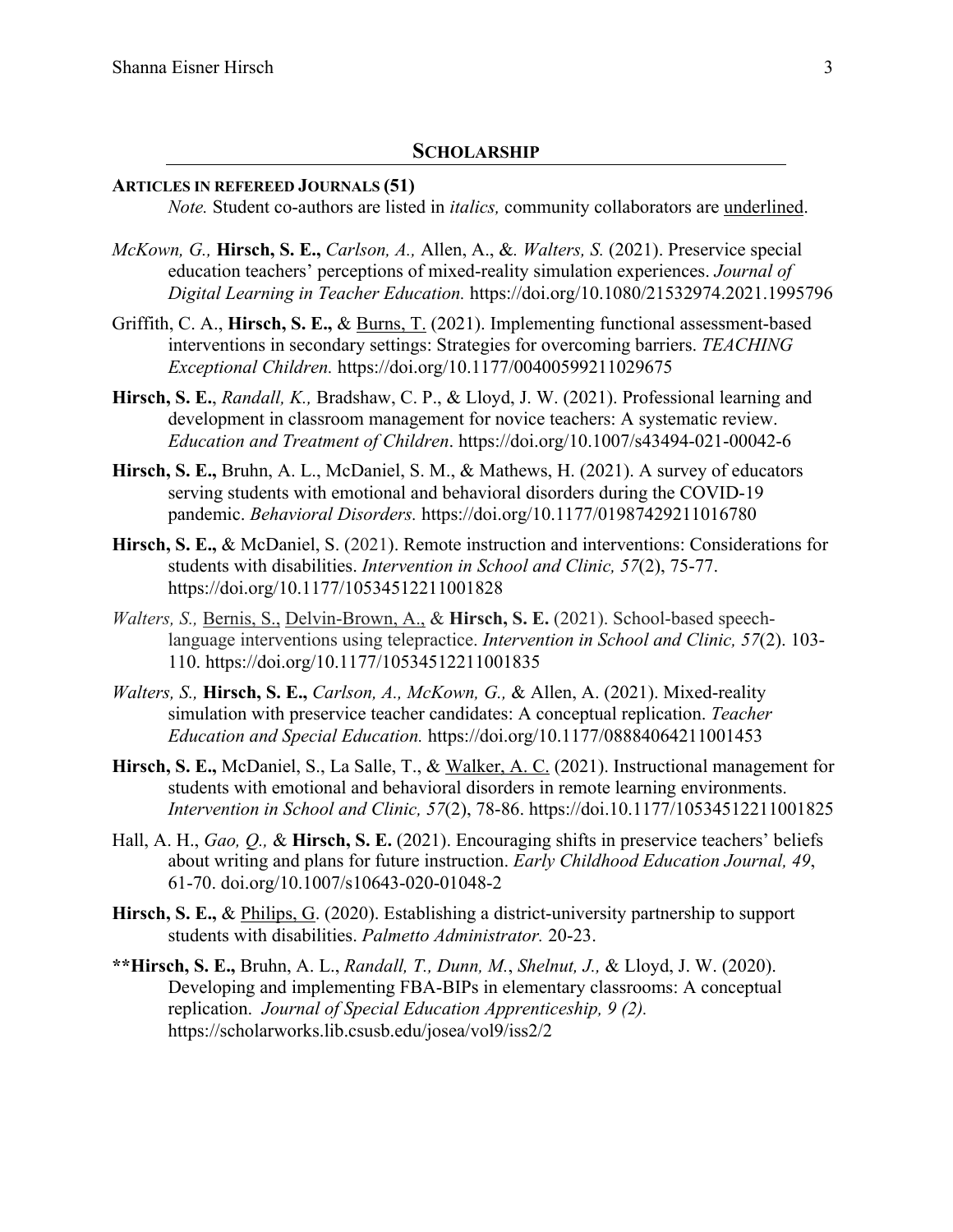- MacSuga-Gage, A. S., Gage, N. A., Katsiyannis, A., **Hirsch, S. E.**, & Kinser, H. (2020). Disproportionate corporal punishment for students receiving special education services and Black and Hispanic Students. *Journal of Disability Policy Studies.* https://doi.org/10.1177/1044207320949960
- Nagro, S., **Hirsch, S. E.,** & Kennedy, M. J. (2020). A self-led approach to improving classroom management practices using video analysis. *Teaching Exceptional Children.* https://doi.org/10.1177/0040059920914329
- **Hirsch, S. E.,** Chow, J., *Randall, T., Nemer, S. L.,* & *McKown, G.* (2020). Effect of embedded responses in multimedia-based instruction with preservice teachers: A conceptual replication. *Behavioral Disorders, 46, 18-28.* https://doi.org/10.1177/0198742920911178
- **Hirsch, S. E.,** MacSuga-Gage, A. S., Ennis, R. P., Mathews, H., *Rice, K., & Marcus, K.* (2020). Using videos to promote positive behavioral interventions and supports: A qualitative study. *Journal of Special Education Technology, 35*, 76-86. doi:/10.1177/0162643419836408
- Larson, K., **Hirsch, S. E.**, McGraw, J., & Bradshaw, C. P. (2020). Preparing preservice teachers to manage behavior problems in the classroom: The feasibility and acceptability of using a mixed-reality simulator. *Journal of Special Education Technology, 35*, 63-75. doi.org /10.1177/0162643419836415
- **Hirsch, S. E.,** *Randall, T.,* Common, E., & Lane, K. L. (2020). Results of practice-based professional development for supporting special educators in learning how to design functional assessment-based interventions. *Teacher Education and Special Education. 43*(4), 281-295. doi.org/10.1177/0888406419876926
- Herro, D., **Hirsch, S. E.,** & Quigley, C. (2019). Faculty-in-Residence program: Enacting practice-based professional development in a STEAM-focused middle school. *Professional Development in Education.* doi.org/10.1080/19415257.2019.1702579
- **Hirsch, S. E.**, Lloyd, J. W., & Kennedy, M. J. (2019). Professional development in practice: Improving novice teachers' use of universal classroom management practices. *Elementary School Journal, 120*, 61-87*.* doi.org/10.1086/704492
- **Hirsch, S. E.,** Alves, K., & *Dunn, M*. (2019). Classroom management using technology to support students with EBD in the general education setting. *Intervention in School and Clinic, 55* (2), 94-102. doi.org/10.1177/1053451219837638
- **Hirsch, S. E.,** *Brown, C., Haley, E.,* Beach, J., MacSuga-Gage, A. S., Spence, S. E., & Kennedy, M. J. (2019). Ten tips to consider when creating and screening PBIS films. *Beyond Behavior, 28*, 79-89. doi.org/10.1177/1074295619845830
- Walker, V., **Hirsch, S. E.,** & Kennedy, M. J. (2019). Exploring videos to support SW- PBIS initiatives: A survey of teachers and film creators. *Preventing School Failure: Alternative Education for Children and Youth, 63*, 184-193 doi:10.1080/1045988X.2018.1545215
- Peeples, K., **Hirsch, S. E.,** Gardner, S. J., Kelley, R. G., Sherrow, B. L., McKenzie, J. M., *Randall, K.,* & Kennedy, M. J. (2019). Using multimedia instruction and performance feedback to improve pre-service teachers' vocabulary instruction. *Teacher Education and Special Education, 42*, 227-245. doi:10.1177/0888406418801913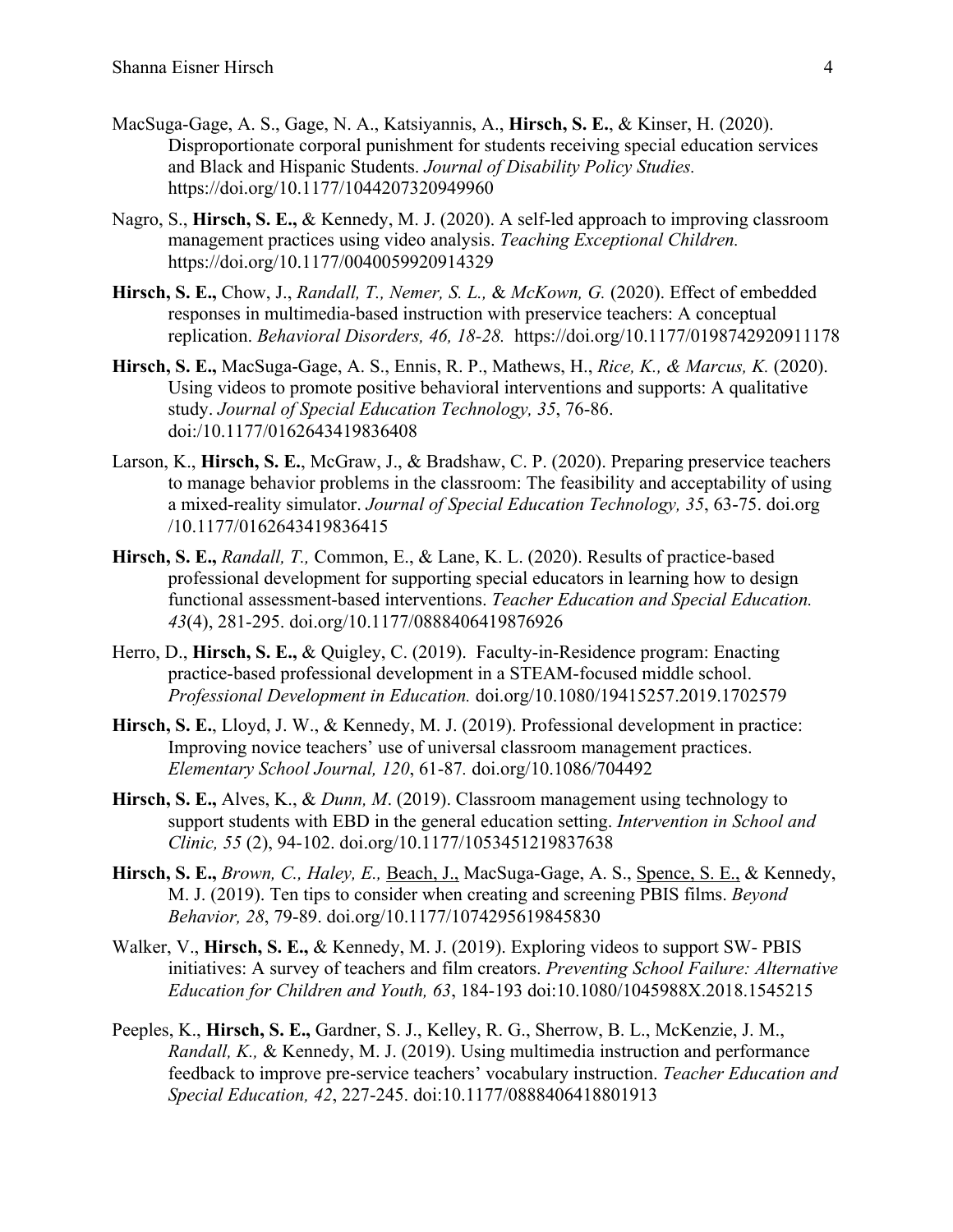- **Hirsch, S. E.,** Ely, E., Lloyd, J. W., & Isley, D. (2018). Targeted professional development: A systematic and multi-step approach to identifying educator need. *School-University Partnerships, 11*(2), 84-91.
- MacSuga-Gage, A. S., Ennis, R. P., **Hirsch, S. E.,** & Evanovich, L. L. (2018). Understanding and trumping behavioral concerns in the classroom. *Preventing School Failure, 62*, 239- 249*.* doi:10.1080/1045988X.2018.1456398
- \*Mathews, H., **Hirsch, S. E.,** & Therrien, W. J. (2018). Becoming critical consumers of research: Understanding replication. *Intervention in School and Clinic, 53*, 267-275. doi/full/10.1177/1053451217736863 (Lead Feature Article)
- **Hirsch, S. E.,** Ennis, R. P., & Driver, M. K. (2018). Three student engagement strategies to help elementary teachers work smarter, not harder in mathematics. *Beyond Behavior, 27*, 5-14. doi:10.1177/1074295617753113
- Oakes, W. P., Lane, K. L., & **Hirsch, S. E.** (2018). Functional assessment-based interventions: Focusing on the environment and considering function. *Preventing School Failure: Alternative Education for Children and Youth, 62,* 25-36. doi:10.1080/1045988X.2017.1326799
- Ennis, R. P., **Hirsch, S. E.,** MacSuga-Gage, A. S., & Kennedy, M. J. (2018). Positive behavior support in pictures: Using film to support school-wide PBS implementation. *Preventing School Failure: Alternative Education for Children and Youth, 62,* 1-12. doi:10.1080/1045988X.2017.1287048
- Bruhn, A. L., & **Hirsch, S. E.** (2017). Good intentions to great implementation. *Report on Emotional & Behavioral Disorders in Youth, 17*(3), 64-70.
- Healy, S., **Hirsch, S. E.,** & Lloyd, J. W. (2017). Implementing a group contingency program in physical education. *Journal of Physical Education, Recreation & Dance, 88*(9), 50-56. *doi:10.1080/07303084.2017.1367739*
- **Hirsch, S. E.,** Bruhn, A. L., Lloyd, J. W., & Katsiyannis, A. (2017). FBAs and BIPs: A practitioner's guide for avoiding and addressing four common challenges related to fidelity. *TEACHING Exceptional Children, 49*, 369-379. doi:10.1177/0040059917711696
- Losinski, M., Cook, K., **Hirsch, S. E., &** Sanders, S. (2017). The effects of deep pressure therapies and antecedent exercise on stereotypical behaviors of students with autism spectrum disorders. *Behavioral Disorders. 42,* 196-208. doi:10.1177/0198742917715873
- Kennedy, M. J., **Hirsch, S. E.,** Rogers, W. J., Bruce, A., & Lloyd, J. W. (2017). Supporting high school teachers' implementation of evidence-based classroom management practices. *Teaching and Teacher Education, 63,* 47-57. doi: 10.1016.j.tate.2016.12.009
- Bruhn, A. L., **Hirsch, S. E.**, & Vogelgesang, K. (2017). Motivating instruction? There's an app for that! *Intervention in School and Clinic, 52*, 163-169. doi: 10.1177/1053451216644825
- **Hirsch, S. E.,** MacSuga-Gage, A., Park, K., & Dillon, S. E. (2016). A road map to systematically setting up a group contingency. *Beyond Behavior, 25*(2), 21-29. doi:10.1177/107429561602500204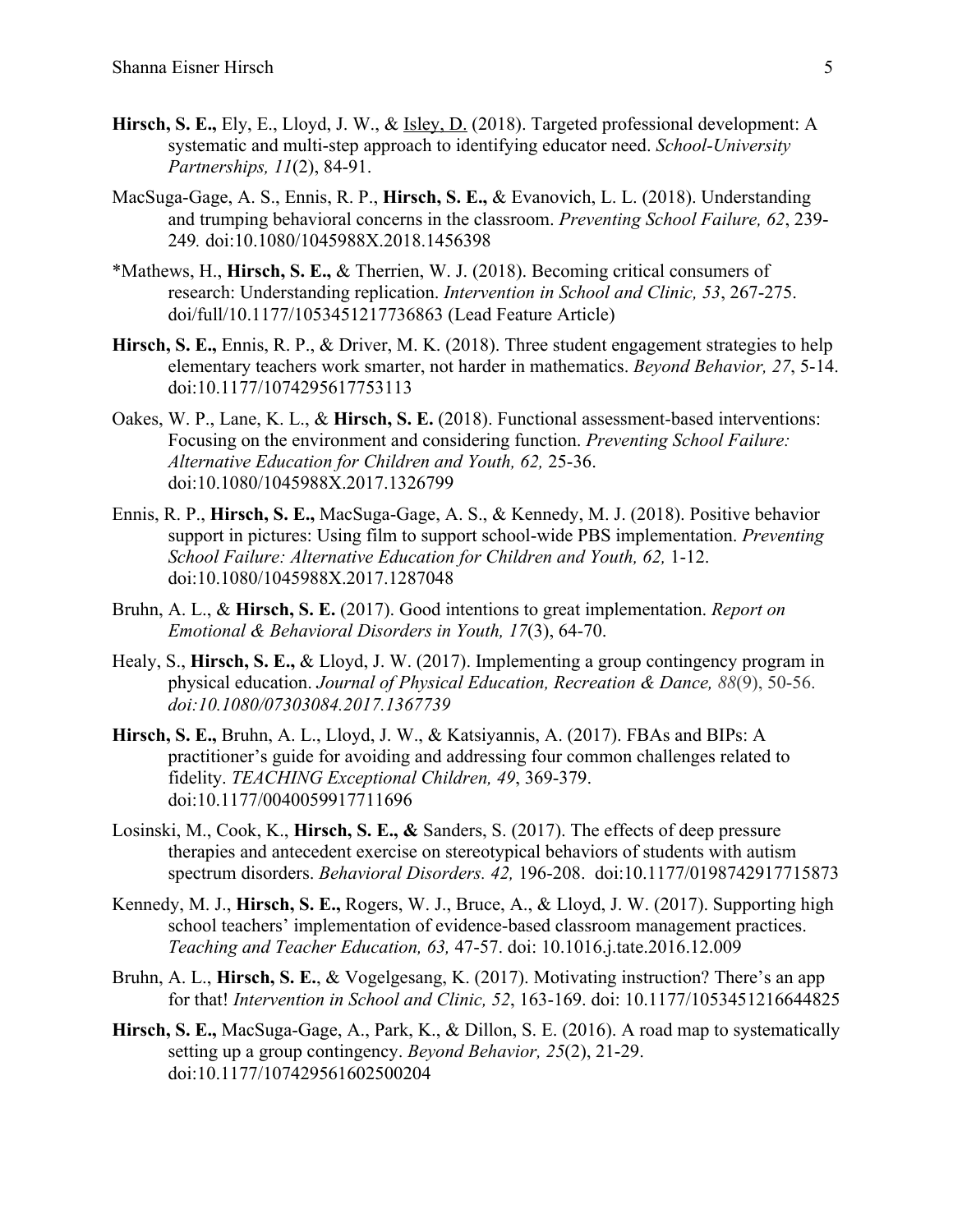- **Hirsch, S. E.,** Healy, S., Judge, J. P., & Lloyd, J. W. (2016). Effects of an interdependent group contingency on engagement in physical education. *Journal of Applied Behavior Analysis, 49,* 975-979. doi:10.1002/jaba.328
- Therrien, W. J., Matthews, H. M., **Hirsch, S. E.,** & Solis, M. (2016). Progeny review: An alternative approach for examining the replication of intervention studies in special education. *Remedial and Special Education, 37*, 235-243. doi:10.1177/0741932516646081
- Kennedy, M. J., **Hirsch, S. E.,** Dillon, S. E., Rabideaux, L., Alves, K. D., & Driver, M. K. (2016). Using multimedia technology to increase university students' knowledge and reduce perceived cognitive load. *Teaching of Psychology, 43*, 153-158. doi:10.1177/0098628316636295
- **Hirsch, S. E.,** Kennedy, M. J., Haines, S. J., Thomas, C. N., & Alves, K. D. (2015). Improving preservice teachers' knowledge and application of functional behavioral assessments using multimedia. *Behavioral Disorders, 41,* 38-50. doi:10.17988/0198-7429-41.1.38
- Kennedy, M. J., Wagner, D., Stegall, J., Lembke, E., Miciak, J., Alves, K. D., Brown, T., Driver, M. K., & **Hirsch, S. E.** (2015). Using content acquisition podcasts to improve teacher candidate knowledge and application of curriculum-based measurement. *Exceptional Children*, *82*, 303-320. https://doi.org/10.1177/0014402915615885
- Bruhn, A. L., **Hirsch, S. E.,** & Lloyd, J. W. (2015). Treatment integrity in school-wide programs: A review of the literature (1993-2012). *The Journal of Primary Prevention, 36,* 335-349. doi:10.1007/s10935-015-0400-9
- Bruhn, A. L., **Hirsch, S. E.**, Gorsh, J., & Hannan, C. (2014). Simple strategies for reflecting on and responding to common criticisms of PBIS. *Journal of Special Education Leadership*, *27,* 13-25.
- Lane, K. L., Oakes, W. P., Ennis, R. P., & **Hirsch, S. E.** (2014). Identifying students for secondary and tertiary prevention efforts: How do we determine which students have Tier 2 and Tier 3 needs? *Preventing School Failure: Alternative Education for Children and Youth., 58,* 171-182. doi:10.1080/1045988X.2014.895573
- Ely, E., Pullen, P., Kennedy, M. J., **Hirsch, S. E.**, & Williams, M. C. (2014). Use of instructional technology to improve teacher candidate knowledge of vocabulary instruction. *Computers & Education, 75,* 44-52. doi:10.1016/j.compedu.2014.01.013
- Bruhn, A. L., Lane, K. L., & **Hirsch, S. E.** (2014). A review of Tier 2 interventions conducted within multi-tiered models of behavioral prevention. *Journal of Emotional and Behavior Disorders, 22,* 171-189*.* doi:10.1177/1063426613476092
- Ely, E., Kennedy, M. J., Pullen, P. C., Williams, M. C., & **Hirsch, S. E.** (2014). Improving instruction of future teachers: A multimedia approach that supports implementation of evidence-based vocabulary practices. *Teaching and Teacher Education, 29*(4), 15-30.
- **Hirsch, S. E.**, Ennis, R. P., & McDaniel, S. C. (2013). Student self-graphing as a strategy to increase teacher effectiveness and student motivation. *Beyond Behavior, 22*(3), 31-39.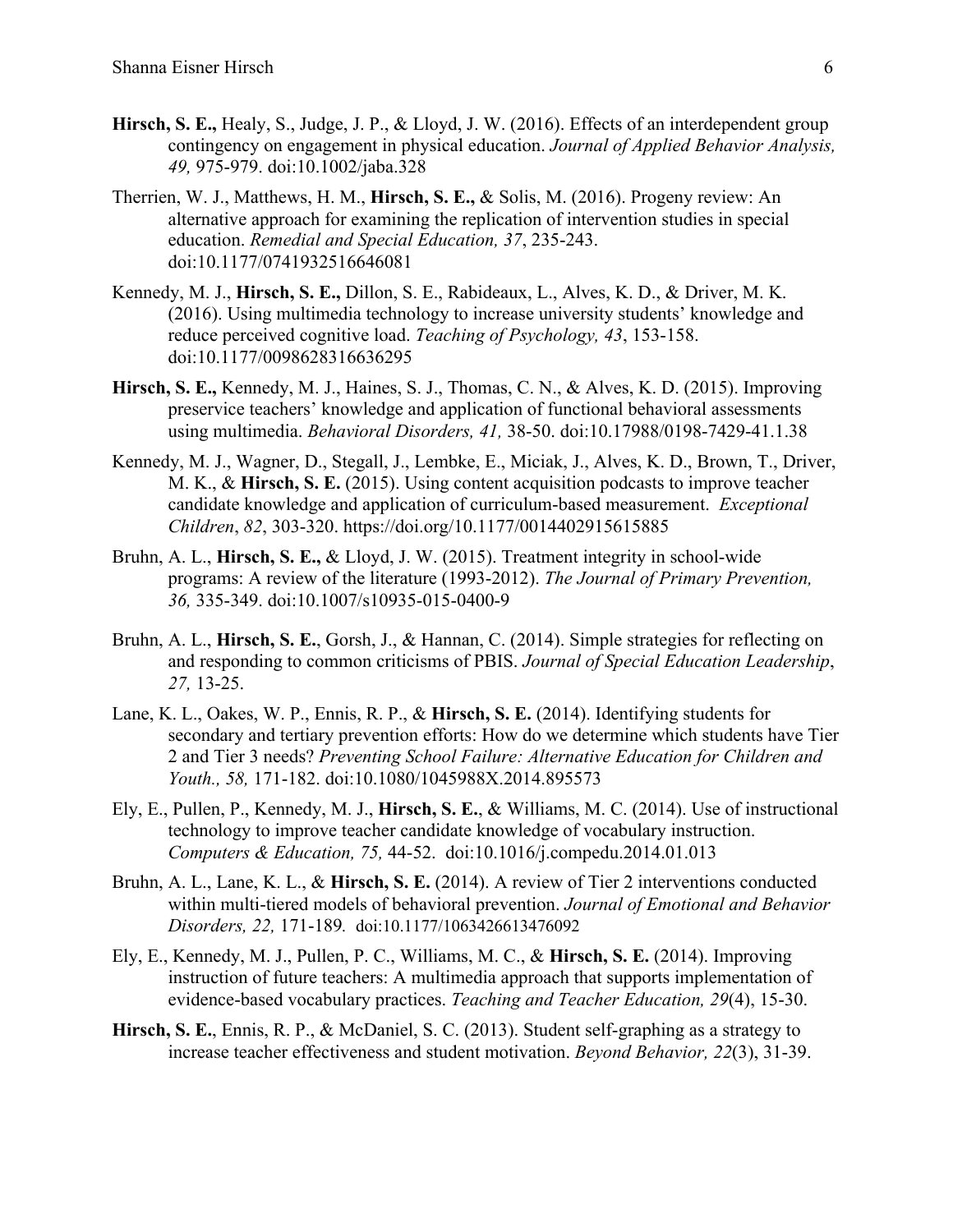- Lane, K. L., Kalberg, J. R., Menzies, H. M., Bruhn, A. L., **Eisner, S. L.**, & Crnobori, M. (2011). Using systematic screening data to assess risk and identify students for targeted supports: Illustrations across the K-12 continuum. *Remedial and Special Education, 32,* 39-54.
- Lane, K. L., Bruhn, A. L., **Eisner, S. L**., & Kalberg, J. R. (2010). Score reliability and validity of the Student Risk Screening Scale: A psychometrically-sound, feasible tool for use in urban middle schools. *Journal of Emotional and Behavioral Disorders, 18,* 211-224.
- Lane, K. L., **Eisner, S. L.**, Kretzer, J. M., Bruhn, A. L., Crnobori, M. E., Funke, L. M., Lerner, T., & Casey, A. M. (2009). Outcomes of functional assessment-based interventions for students with and at risk for emotional and behavioral disorders in a job-share setting. *Education and Treatment of Children, 32,* 573-604. DOI:10.1353/etc.0.0073
- *\* Awarded the 2018 Must-Read Article of the Year by the Council for Learning Disabilities*
- *\*\* Awarded the 2018 Distinguished Paper by the South Carolina Educators for the Practical Use of Research, Affiliate of the American Educational Research Association (AERA)*

### **BOOK CHAPTERS (7)**

- **Hirsch, S. E.,** Mathews, H. M., & Kauffman, J. M. (In Preparation). A sketch of the problem. In J. M. Kauffman & J. Badar (Eds.), *Covid-19 and students mental health: Public health crises and the mental health of children and adolescents.* Routledge.
- **Hirsch, S. E.,** Larsen, K., Beahm, L., & Bradshaw, C. P. (In Press). Adapting classroom management for delivery across contexts: A focus on urban, rural, and online settings. In E. Sabornie and D. Espelage (Eds). *Handbook of classroom management: Research, practice, and issues* (3rd Edition). Routledge.
- **Hirsch, S. E.,** Driver, M. K., Hinzman, M., & Bruhn, A. L. (In Press). Identifying students with intensive academic and behavioral needs. In M. Tankersley, T. Landrum., and B. G. Cook (Eds.), *Advances in learning and behavioral disorders, Volume 31.* Emerald Group Publishing Limited.
- Nese, R., McDaniel, S., **Hirsch, S. E.,** Green, A., Sprague, J., McIntosh, K., & McClung, B. (2019). Major systems for facilitating safety and pro-social behavior: Positive school wide behavior. In D. Osher, M. Mayer, T. Osher, R. Jagers, and K. Kendziora (Eds.), *Keeping students safe and helping them thrive: A collaborative handbook on school safety, mental health, and wellness.* Praeger/ABC-CLIO.
- Lloyd, J. W., Tankersley, M., Bateman, B., & **Hirsch, S. E.** (2015). How is special education practiced? In B. Bateman, J. W. Lloyd, and M. Tankersley (Eds.), *Enduring issues in special education: Personal perspectives* (pp. 253-264)*.* Routledge.
- **Hirsch, S. E.,** Lloyd, J. W., & Kennedy, M. J. (2014). Improving behavior through instructional practices for students with high-incidence disabilities: EBD, ADHD, and LD. In P. Garner, J. M. Kauffman, & J. Elliott (Eds.), *Sage handbook of emotional & behavioral difficulties* (pp. 205-220)*.* Sage.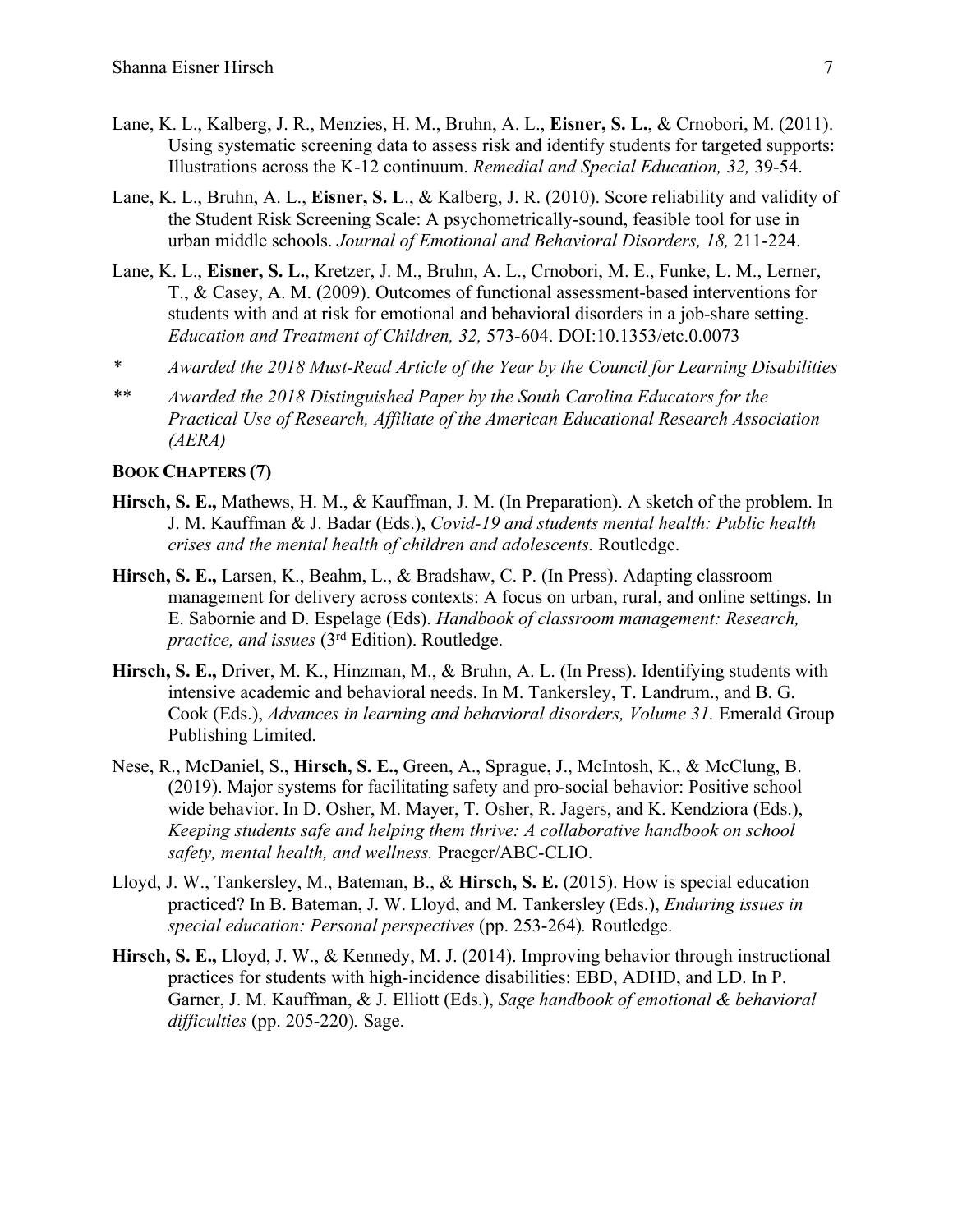Kauffman, J. M., **Hirsch, S. E.**, Badar, J., Wiley, A. L., & Barber, B. R. (2014). Special education today in the United States of America. In A. F. Rotatori, J. P. Bakken, S. Burkhardt, F. E. Obiakor, & U. Sharma (Eds.), *Advances in special education: Practices across the globe* (Vol. 28, pp. 3-31). Emerald.

#### **NEWSLETTER ARTICLES (3)**

- *Pilot, E.,* **Hirsch, S. E.,** & MacSuga-Gage (2019). PBIS Film Festival celebrates a decade of films. *APBS Newsletter, 17*(3), 3.
- **Hirsch, S. E.,** & *Dunn, M.* (2019, February). Movie magic! Using videos to teach PBIS expectations and routines. *South Carolina Association for Positive Behavior Supports Newsletter.*
- **Hirsch, S.,** Ennis, R., & MacSuga-Gage, A. (2016). PBIS Film Festival at APBS. *APBS Newsletter, 14*(2), 4*.*

#### **OTHER SCHOLARLY PRODUCTS (5)**

- McDaniel, S. M., **Hirsch, S. E.,** Bruhn, A. L. & Mathews, H. (2020). *EBD-Pandemic Survey (EBD-PS)*. Unpublished survey.
- Morris, K., **Hirsch, S. E.,** Strickland-Cohen, K., & Bruhn, A. L. (2020). *Survey of Classroom Management during Remote Learning.* Unpublished survey.
- Kennedy, M. J*.,* **Hirsch, S. E.,** Peeples, K. N., Romig, J. E., Mathews, H. M., & Rodgers, W. J. (2018). High leverage practice #7: Establish a consistent, organized, and respectful learning environment. https://highleveragepractices.org/videos/
- Isley, D. R., & **Hirsch, S. E.** (2016, November). Early intervention checkpoints: Evidence-based classroom management practices can help prevent behavioral problems. *Principal Leadership,* 39-42.
- **Hirsch, S. E.** (2013). From my perspective: Teaching special education. In S. R. Powell & M. K. Driver, *Working with exceptional students: An introduction to special education* (pp. 38-39)*.* San Diego, CA: Bridgepoint Education.

### **NATIONAL CONFERENCE PRESENTATIONS (85)**

*Note.* Student co-presenters are listed in *italics,* community collaborators are underlined.

- **Hirsch, S. E.,** & Lewis, T. J. (2022, April 13). *A comprehensive review of 300 FBA-BIPs: Implications for Systemic Improvement.* Featured Presentation at the International Conference on Positive Behavior Support, the Association for Positive Behavior Support, San Diego, CA (Invited Presentation).
- **Hirsch, S. E.,** Lewis, T. J., *Carlson, A.,* & Katsiyannis, A. (2022, February 18). *A review of FBA-BIP plans: Implications for research & practice.* [Breakout session].  $40<sup>th</sup>$  Annual Midwest Symposium for Leadership in Behavior Disorders Conference, Kansas City, MO.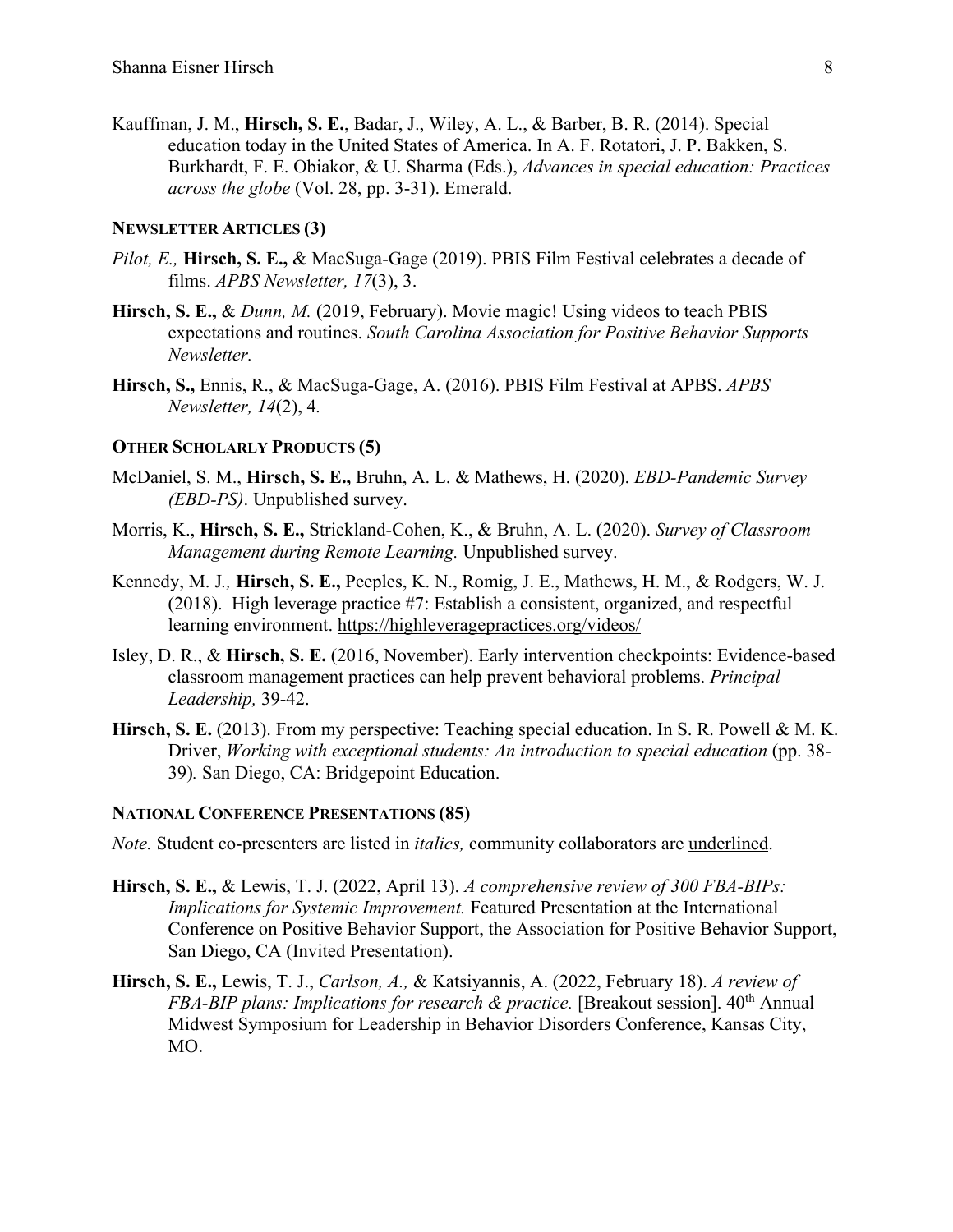- Kennedy, M., Nagro, S., **Hirsch, S. E.,** *& Qualls, L.* (2022, January 18). *Q: What are teachers learning about classroom management? A: We spoke to teacher educators.* Presentation at the Council for Exceptional Children Conference, Orlando, FL.
- McKown, G., Griffith, C., **Hirsch, S. E.** & *Kelley, M*. (2022, January 17). *Using mixed-reality simulation to practice facilitating IEP meetings with preservice teachers*. Presentation at the Council for Exceptional Children Conference, Orlando, FL.
- **Hirsch, S. E.,** Nagro, S., & Kennedy, M. (2021, November 5). *Teacher educators' perspectives on classroom management instruction.* Paper presentation at the Teacher Education Division of the Council for Exceptional Children Conference, Fort Worth, TX.
- **Hirsch, S. E.,** & Walker, A. C. (2021, April 8). *Community engaged research: Developing a school-university partnership.* Paper symposium presentation as part of the communitybased participatory research approaches to enhance child mental health and reduce health disparities session at the Society for Research in Child Development, virtual meeting.
- Bruhn, A., McDaniel, S. M., Mathews, M. H., & **Hirsch, S. E.** (2021, March 18). *Serving students with EBD during COVID-19: Understanding the landscape of service delivery.* Presentation at the International Virtual Conference on Positive Behavior Support, the Association for Positive Behavior Support.
- **Hirsch, S. E.** (2021, March 17). *Initial development of a telementoring partnership to support special educators using the Project ECHO model.* Virtual panel on Planning for Teacher Education Research Post-COVID: Priorities and Methods at the Council for Exceptional Children Conference sponsored by the Teacher Education Division of CEC. (invited presentation).
- Mathews, H. M., McDaniel, S., & **Hirsch, S. E.** (2021, March 17). *Serving students with EBD during COVID-19.* Virtual panel on Planning for Teacher Education Research Post-COVID: Priorities and Methods at the Council for Exceptional Children Conference sponsored by the Teacher Education Division of CEC. (invited presentation).
- Chow, J., **Hirsch, S. E.,** Datuck, S., & Hampton, L. (2021, March 12). *Graduate student research colloquium: exploring the hallmarks of excellent special education research.* Virtual panel session at the Council for Exceptional Children Conference sponsored by the Division of Research (invited presentation).
- **Hirsch, S. E.,** Nagro, S., & Kennedy, M. J. (2021, March 3-4). *A self-led approach to improving classroom management practices.* Presentation at the Council for Exceptional Children Conference, virtual conference.
- **Hirsch, S. E.,** Griffith, C., Lewis, T., Katsiyannis, A., & *Carlson, A.* (2021, March 3-4). *FBA/BIP record review of students with disabilities in a large school district.*  Presentation at the Council for Exceptional Children Conference, virtual conference.
- *Walters, S.,* **Hirsch, S. E.,** Zimmer, K., Driver, M. K., & Cook, L. (2021, March 3-4). *Mixedreality simulation for preservice teacher instruction: A panel session.* Panel session at the Council for Exceptional Children Conference, virtual conference.
- McDaniel, S., Bruhn, A. L., **Hirsch, S. E.,** & Mathews, H. M. (2021, March 3-4). *Serving students with EBD during a disaster or pandemic.* Poster session at the Council for Exceptional Children Conference, virtual conference.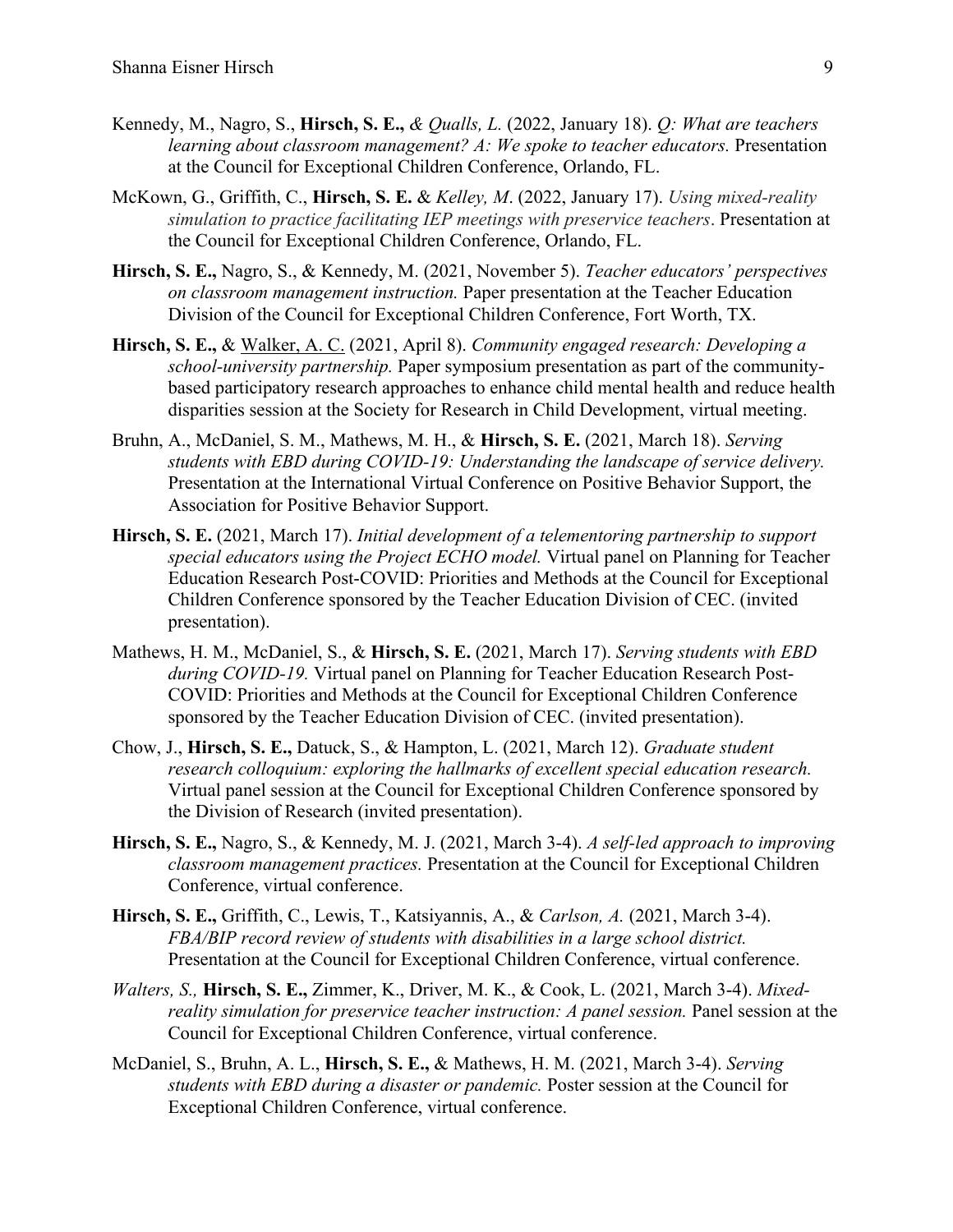- *Carlson, A., Walters, S.,* & **Hirsch, S. E.** (2021, March 3-4). *Lights, Camera, Action!: A descriptive analysis of existing Positive Behavior Interventions and Supports videos.* Poster session at the Council for Exceptional Children Conference, virtual conference.
- Bruhn, A. L., **Hirsch, S. E.,** McDaniel S., & Mathews, H. M. (2021, February 25-27)*. Serving students with EBD during a pandemic and other crises* [Breakout session]. 39th Annual Midwest Symposium for Leadership in Behavior Disorders Conference, Kansas City, MO . https://mslbd.org/symposium-conference/2021-symposium.html (Conference canceled)
- Bruhn, A. L., **Hirsch, S. E.,** McDaniel, S., & Mathews, H. M. (2020, November 17). *Meeting the needs of students with EBD during the pandemic.* Presentation as part of the Richard E. Shores Research in Emotional and Behavioral Disorders Strand at Teacher Educators for Children with Behavioral Disorders, Tempe, AZ. https://asuce.instructure.com/courses/3483/files/428979/download?wrap=1
- Riggleman, S., **Hirsch, S. E.,** & Gann, C. J. (2020, March). B*arriers and solutions to successfully training behavior analysts.* Panel session at the Association for Professional Behavior Analysts, Denver, CO (Conference canceled).
- **Hirsch, S. E.,** & Walker, A. C. (2020, April). *District-university partnerships: Reframing the structure to support special education teachers.* Paper presentation at Bader-Kauffman Special Education Research Conference, Kent, OH (Conference canceled).
- **Hirsch, S. E.,** Bradshaw, C., Simonsen, B., & VanLone, J. (2020, March). *Interventions and strategies for supporting novice teachers' classroom management.* Panel session at the International Conference of the Association for Positive Behavior Support, Miami, FL (Conference canceled).
- **Hirsch, S. E.,** Beach, J., Rogers, J., George, J., & MacSuga-Gage, A. S. (2020, March). *Digital discussions: How digital media can enhance Tier I PBIS.* Panel session at the International Conference of the Association for Positive Behavior Support, Miami, FL (Invited session – Conference canceled).
- *Walters, S.,* **Hirsch, S. E.,** *Carlson, A., & Gentry, C.* (2020, March). *Positive behavior interventions and supports: A descriptive analysis of PBIS videos.* Poster presentation at the International Conference of the Association for Positive Behavior Support, Miami, FL (Conference canceled).
- **Hirsch, S. E.,** MacSuga-Gage, A. S., *Walters, S., Carlson, A.,* Beach, J., & Rogers, J. (2020, March). *The eleventh PBIS Film Festival.* Presentation at the International Conference of the Association for Positive Behavior Support, Miami, FL (Invited session – Conference canceled).
- Cash, A. C., & **Hirsch, S. E.,** & *Walters, S.* (2020, March). *A school-university partnership as a catalyst to support implementation of classwide PBIS.* Presentation at the International Conference of the Association for Positive Behavior Support, Miami, FL (Conference canceled).
- **Hirsch, S. E.** (2020, February). *Creating homegrown PBIS videos.* Presentation at the Council for Exceptional Children Conference, Portland, OR (invited presentation).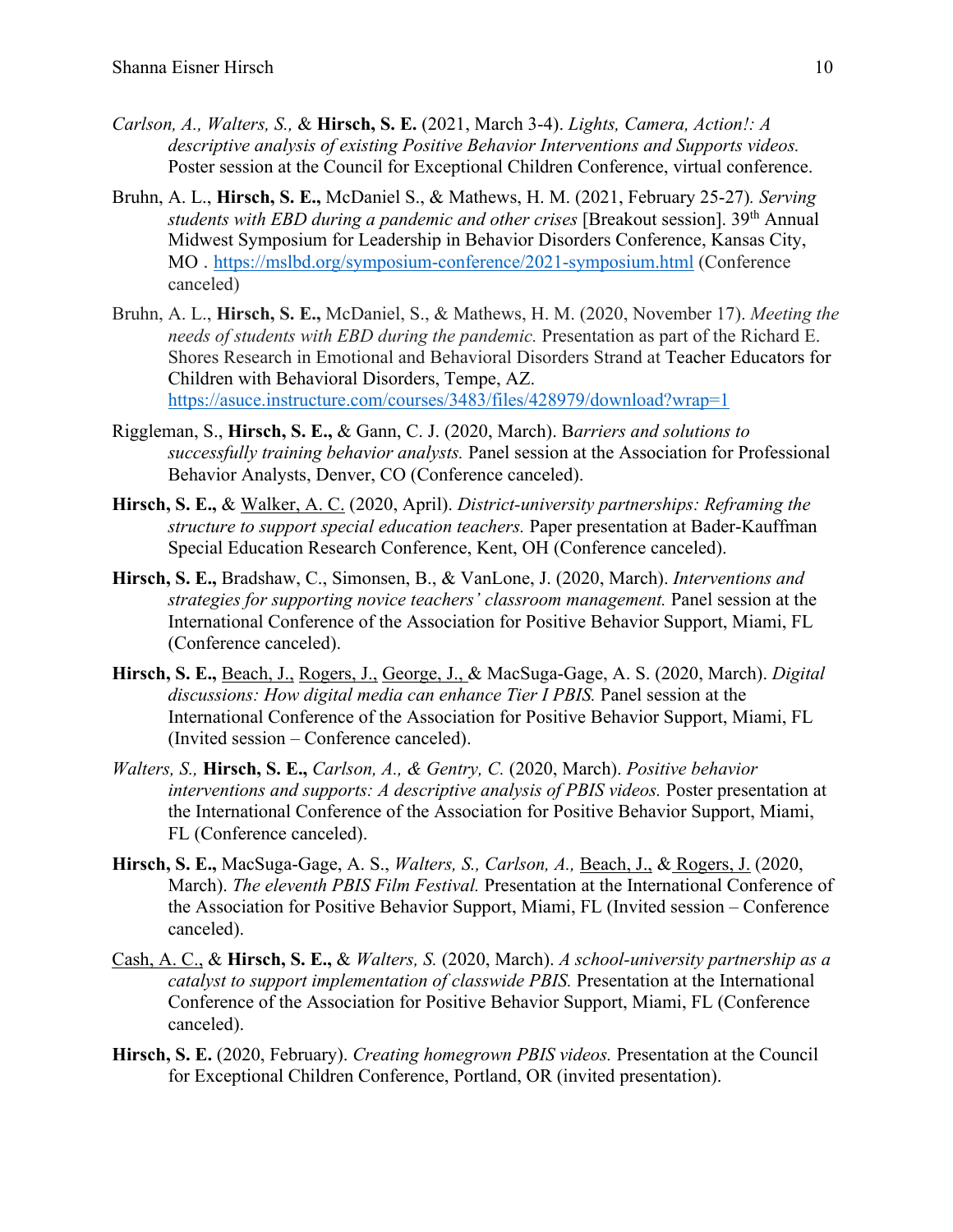- Bruhn, A. L.**, Hirsch, S. E.,** & Conley, K. (2020, February). *Technology trends across the tiers.* Panel session with three talks at the Council for Exceptional Children Conference, Portland, OR.
- Chow, J., Hott, B., **Hirsch, S. E.,** & Datuck, S. (2020, February). *Division of Research Scholars early career panel.* Panel session at the Council for Exceptional Children Conference, Portland, OR (invited presentation).
- *Walters, S.*, **Hirsch, S. E.,** & Walker, A. C. (2019, November). *Community engaged research: Exploring the impact of a school-university.* Single paper session at Teacher Education Division of the Council for Exceptional Children Conference, New Orleans, LA.
- **Hirsch, S. E.,** & Chow, J. (2019, November). *Examining active responding within multimediabased instruction.* Poster presentation at Teacher Education Division of the Council for Exceptional Children Conference, New Orleans, LA.
- Larson, K., **Hirsch, S. E.,** & Cook, L. (2019, November). *Lessons learned from simulator-based training for preservice and inservice professional development.* Panel session with three talks and a discussant at Teacher Education Division of the Council for Exceptional Children Conference, New Orleans, LA.
- *McKown, G., Randall, K.,* **Hirsch, S. E.,** Chow, J. C., & Nemer, S. (2019, October). *Evaluating the effect of embedded responses in multimedia-based instruction with preservice teachers: A conceptual replication.* Poster presentation at the Scholarly Consortium for Innovative Psychology in Education, Savannah, GA.
- **Hirsch, S. E.** (2019, June). *Functional assessment-based interventions: Linking an assessment to an intervention.* Presentation at the Southeast Conference on Positive Behavior Interventions and Supports, Savannah, GA (invited presentation).
- Herro, D., **Hirsch, S. E.,** & Quigley, C. (2019, April). *Exploring the impact of school-university collaborative partnership through a faculty-in-residence program.* Paper presentation at American Educational Research Association, Toronto, Canada.
- **Hirsch, S.,** MacSuga-Gage, A., Kennedy, K., & Swain-Bradway, J. (2019, February). *The tenth PBIS Film Festival: The best films of the past decade.* Presentation at the International Conference of the Association for Positive Behavior Support, Washington, DC (invited presentation).
- *Randall, K.,* **Hirsch, S. E.,** & *Dunn, M.* (2019, February). *Creating a data-driven school and university partnership: FABI professional development.* Presentation at the International Conference of the Association for Positive Behavior Support, Washington, DC.
- Bruhn, A. L.**, Hirsch, S. E.,** & Kittleman, A. (2019, February). *Technology trends across the tiers.* Panel session with three talks at the International Conference of the Association for Positive Behavior Support, Washington, DC.
- *Brown, C., Halley, E.,* Beach, J., & **Hirsch, S. E.** (2019, February). *Strategies for creating and screening PBIS videos.* Poster presentation at the International Conference of the Association for Positive Behavior Support, Washington, DC.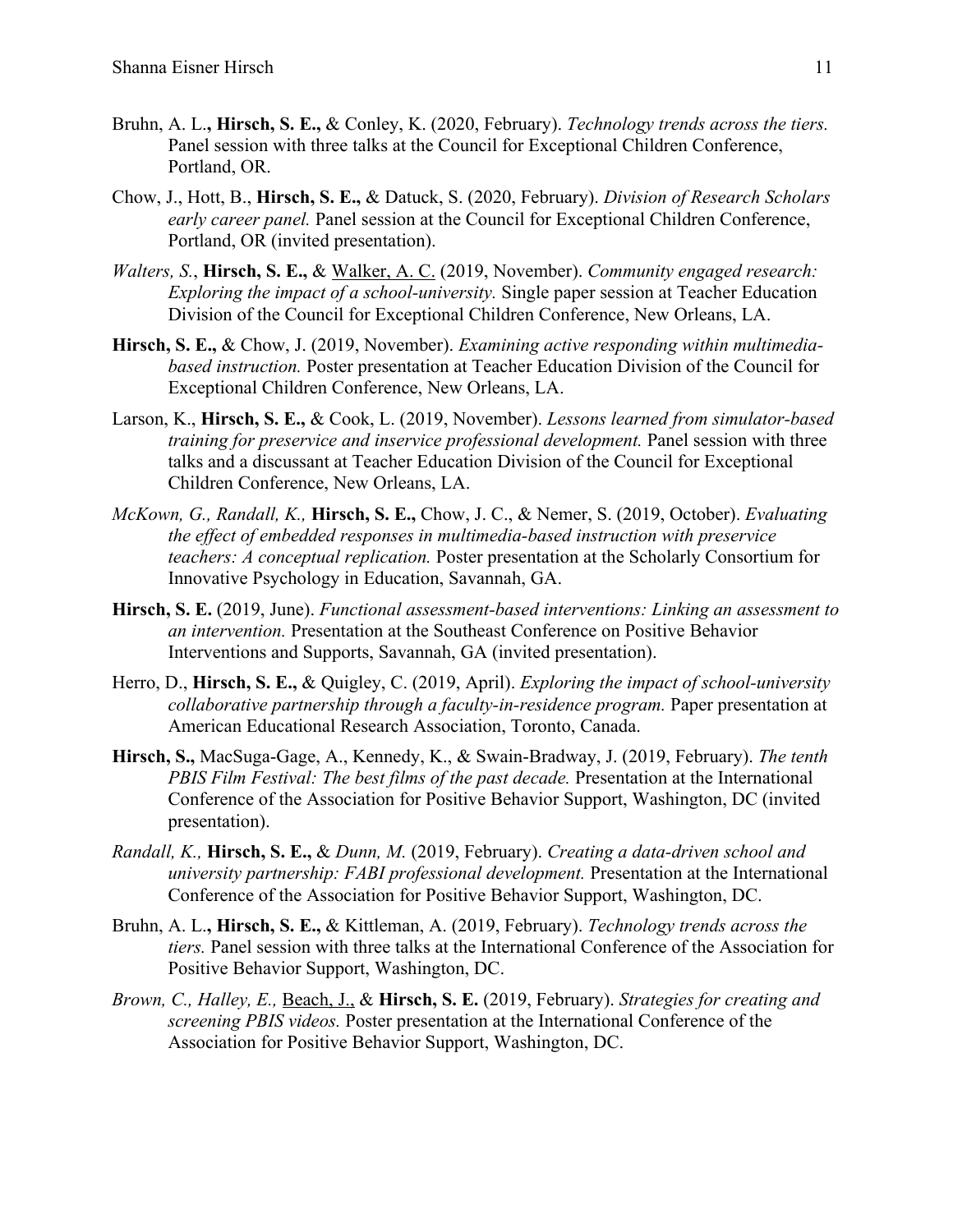- *Randall, K.,* & **Hirsch, S. E.** (2019, February). *Video modeling to teach post-secondary students with intellectual disabilities community mobility signs: A pilot study.* Poster presentation at the International Conference of the Association for Positive Behavior Support, Washington, DC.
- Peeples, K., Gardner, S., **Hirsch, S.,** & Keeley, R. (2019, February). *A multimedia approach for improving preservice teachers' vocabulary instruction.* Presentation at the Council for Exceptional Children Conference, Indianapolis, IN.
- **Hirsch, S. E.,** Mathews, H., *Counts, J.,* Romig, J., & Therrien, B. (2019, February). *Becoming critical consumers of research: Understanding the role of replication in special education.* Presentation at the Council for Exceptional Children Conference, Indianapolis, IN.
- *Randall, T*., Common, E., Lane, K. L., & **Hirsch, S. E.** (2018, October). *Functional assessmentbased interventions: Data-driven professional development.* Lecture presented at the Teacher Educators for Children with Behavioral Disorders, Tempe, AZ.
- **Hirsch, S. E.,** & *Randall, T.* (2018, June). *Functional assessment-based interventions: Linking an assessment to an intervention.* Presentation at the Southeast Conference on Positive Behavior Interventions and Supports, Savannah, GA (invited presentation).
- **Hirsch, S. E.,** & Bruhn, A. L. (2018, April). *The effects of FBA-BIPs on academic engagement of students with behavioral concerns and classroom peers.* Paper presentation at American Educational Research Association, New York, NY (invited speaker session).
- **Hirsch, S. E.,** Ennis, R. P., & MacSuga-Gage, A. S., *Rice, K.,* Beach, J., & Rogers, J. (2018, March). *PBS Films: Understanding how educators create and use films in school settings.* Lecture presented at the International Conference of the Association for Positive Behavior Support, San Diego, CA.
- *Dunn, M.,* **Hirsch, S.E.,** & Bruhn, A. L. (2018, March). *Focusing on the classroom environment during the FBA-BIP process.* Lecture presented at the International Conference of the Association for Positive Behavior Support, San Diego, CA.
- **Hirsch, S. E.,** Ennis, R. P., & MacSuga-Gage, A. S. (2018, February). *Lights, Camera, Action! Utilizing PBS films to engage students, teachers, and stakeholders.* Poster presentation at the Council for Exceptional Children Conference, Tampa, FL.
- Alves, K., **Hirsch, S. E.,** Driver, M. K., & Brown, T. (2018, February). *Low tech and high-tech methods of instruction to teach high leverage practices*. Lecture presented at the Council for Exceptional Children Conference, Tampa, FL.
- **Hirsch, S. E.** & Bruhn, A. L. (2018, February). *Designing FBA-BIP teacher training with a focus on the classroom environment*. Presentation presented at the Council for Exceptional Children Conference, Tampa, FL.
- Alves, K., **Hirsch, S. E.,** Driver, M. K., & Brown, T. (2017, November). *Low tech and high-tech methods of instruction to teach high leverage practices*. Lecture presented at the Teacher Education Division of the Council for Exceptional Children Conference, Savannah, GA.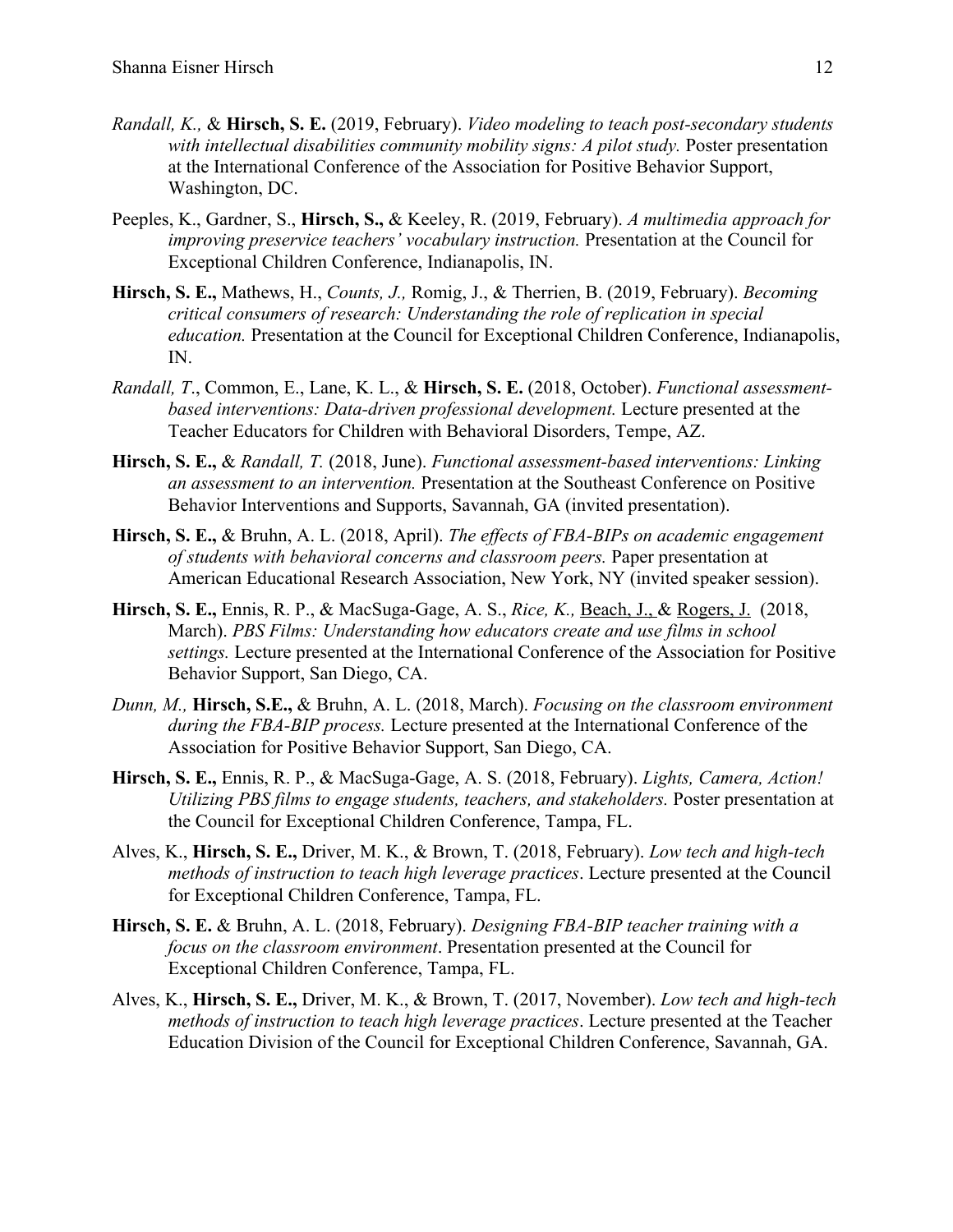- **Hirsch, S. E.,** *Dunn, M., & Shelnut, J*. (2017, November). *Integrating classroom management into FBA-BIP training: Implementation and evaluation of an Integrated Training.* Interactive poster presented at the Teacher Education Division of the Council for Exceptional Children Conference, Savannah, GA.
- **Hirsch, S. E.** (2017, November). *Breaking down the ivory tower through a faculty-in-residence program.* Interactive poster presented at the Teacher Education Division of the Council for Exceptional Children Conference, Savannah, GA.
- **Hirsch, S. E.,** *Rice, K., Marcus, K.,* & MacSuga-Gage, A. S. (2017, September). *Pulling back the curtain: Conversations with PBS film creators.* Poster presented at the National PBIS Leadership Forum, Chicago, IL.
- **Hirsch, S. E.** & Bruhn, A. L. (2017, September). *Embedding classroom management practices into Tier III FBA-BIP professional development: Effects on target student behavior and the classroom environment.* Poster presented at the National PBIS Leadership Forum, Chicago, IL.
- **Hirsch, S. E.,** & Evanovich, L. (2017, April). *Changing the landscape: Improving novice teachers' use of classroom management through practice-based professional development*. Lecture presented at the Council for Exceptional Children Convention, Boston, MA.
- Mathews, H., & **Hirsch, S. E.** (2017, April). *Becoming an informed and research-driven practitioner: Understanding replication.* Lecture presented at the Council for Exceptional Children Convention, Boston, MA.
- MacSuga-Gage, A. S., **Hirsch, S. E., &** Ennis, R. P. (2017, April). *PBIS in pictures: Using film to support schoolwide PBIS implementation.* Lecture presented at the Council for Exceptional Children Convention, Boston, MA.
- **Hirsch, S. E.,** Jenkins, J., Parker, W. K., Stevens, B., Thomas, S. H., & Yell, M. L. (2017, March). *South Carolina Association for Positive Behavior Support (SC-APBS).* Poster presented at the International Conference of the Association for Positive Behavior Support, Denver, CO (invited poster).
- **Hirsch, S. E.** (2017, March). *Rethinking classroom management professional development for novice teachers.* Lecture presented at the International Conference of the Association for Positive Behavior Support, Denver, CO.
- **Hirsch, S. E., &** Bruhn. A. L. (2017, March). *Treatment integrity: Are we doing what we said we would do.* Lecture presented at the International Conference of the Association for Positive Behavior Support, Denver, CO (invited presentation).
- MacSuga-Gage, A. S., Ennis, R. P., & **Hirsch, S. E.** (2017, March). *So you want to be in pictures? PBIS Film Festival learning lunch.* Panel session at the International Conference of the Association for Positive Behavior Support, Denver, CO (invited presentation).
- **Hirsch, S. E.,** Bruce, A., & Lloyd, J. W. (2016, October). *Understanding the role of social validity in Tier II interventions*. Lecture presented at the Teacher Educators for Children with Behavioral Disorders, Tempe, AZ (invited presentation).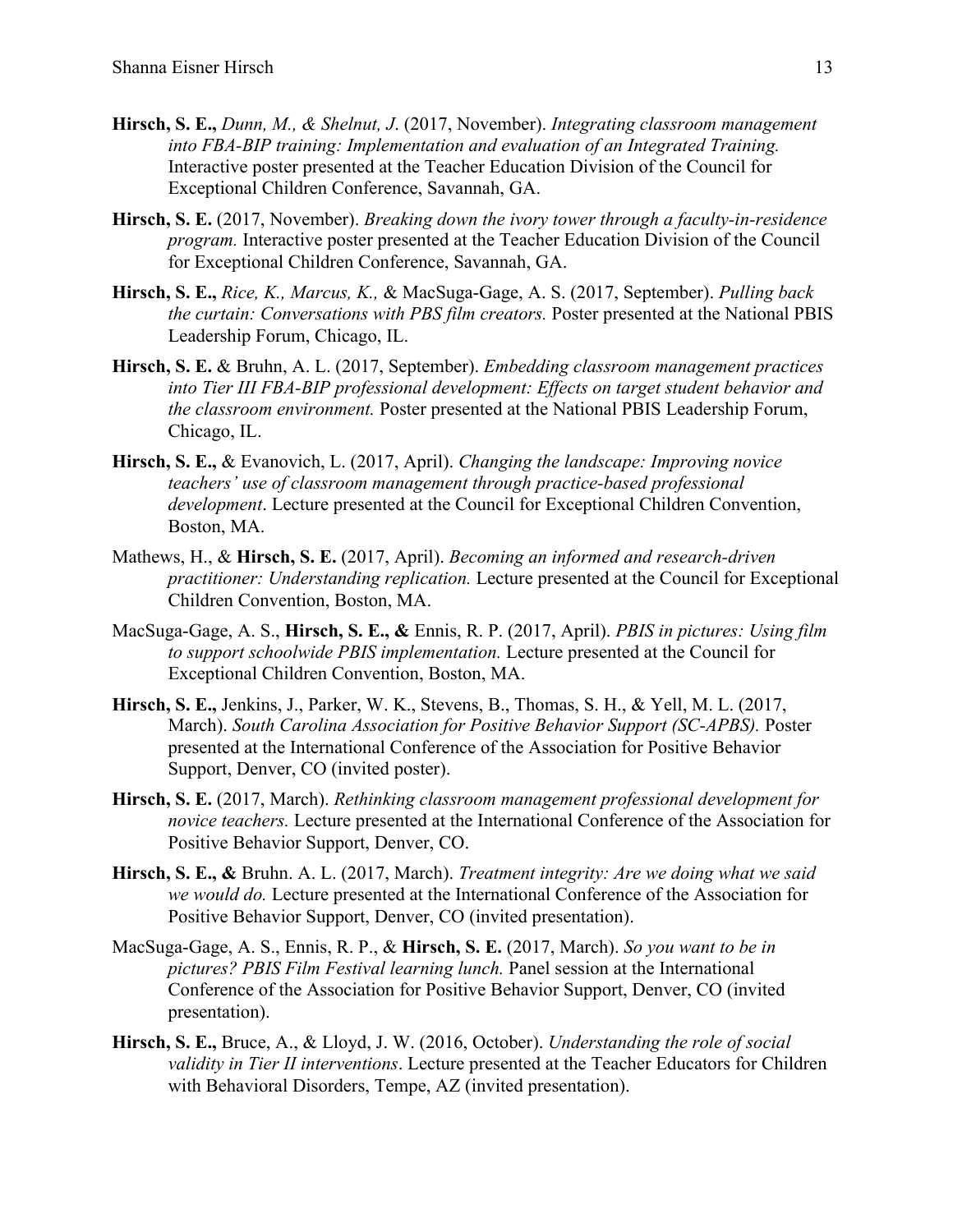- **Hirsch, S. E.,** Bruhn. A. L., & Lloyd, J. W. (2016, October). *Troubleshooting common problems educators face during the FBA-BIP process*. Lecture presented at the Teacher Educators for Children with Behavioral Disorders, Tempe, AZ (invited presentation).
- **Hirsch, S. E**. (2016, October). *Creating a framework for novice teacher professional development in classroom manageme*nt. Lecture presented at the Teacher Educators for Children with Behavioral Disorders, Tempe, AZ.
- **Hirsch, S. E.,** Thomas, C., Haines, S., & Alves, S. (2016, April). *Using multimedia to enhance preservice teacher knowledge of the FBA process.* Lecture presented at the Council for Exceptional Children Convention, St. Louis, MO.
- **Hirsch, S. E.,** & Lloyd, J. W. (2016, April). *A step-by-step guide to developing multi-tiered classroom management PD.* Lecture presented at the Council for Exceptional Children Convention, St. Louis, MO.
- **Hirsch, S. E.,** Evanovich, L., & MacSuga-Gage, A. S. (2016, April). *From research to practice: A systematic process to support implementation of evidence-based classroom management strategies.* Poster presented at the Council for Exceptional Children Convention, St. Louis, MO.
- MacSuga-Gage, A. S., Ennis, R. P., & **Hirsch, S. E.** (2016, March). *So you want to be in pictures? PBIS Film Festival learning lunch.* Panel session at the International Conference of the Association for Positive Behavior Support, San Francisco, CA (invited presentation).
- MacSuga-Gage, A. S., **Hirsch, S. E.,** & Evanovich, L. (2016, March). *The ABC's of implementing class-wide positive behavior supports: Promoting teachers' strategy use.* Lecture presented at the International Conference of the Association for Positive Behavior Support, San Francisco, CA.
- **Hirsch, S. E.,** & Lloyd, J. W. (2015, October). *Integrating a Tier-II, Classwide Group Contingency into physical education.* Lecture presented at the Teacher Educators for Children with Behavioral Disorders, Tempe, AZ (invited presentation).
- **Hirsch, S. E.,** MacSuga-Gage, A. S., & Evanovich, L. (2015, October). *A step-by-step process to help teachers implement evidence-based classroom management strategies.* Lecture presented at the Teacher Educators for Children with Behavioral Disorders, Tempe, AZ (invited presentation).
- **Hirsch, S. E**. (2015, March). *Implementing functional assessment based interventions at the secondary level: A cross-case analysis.* Poster presented at the International Conference of the Association for Positive Behavior Support, Boston, MA. **(APBS Student Poster Award Recipient)**
- MacSuga-Gage, A. S., **Hirsch, S. E.,** Park, K., & Dillon, S. (2015, February). *Where should we start? A roadmap to selecting and implementing group contingencies in your classroom.* Lecture presented at the Midwest Symposium for Leadership in Behavior Disorders Conference, Kansas City, MO.
- **Hirsch, S. E.,** Kennedy, M. J., & Lloyd, J. W. (2015, February). *Functional behavior assessments and interventions: A review of the teacher education literature.* Poster presented at the Pacific Coast Research Conference, Coronado Bay, CA.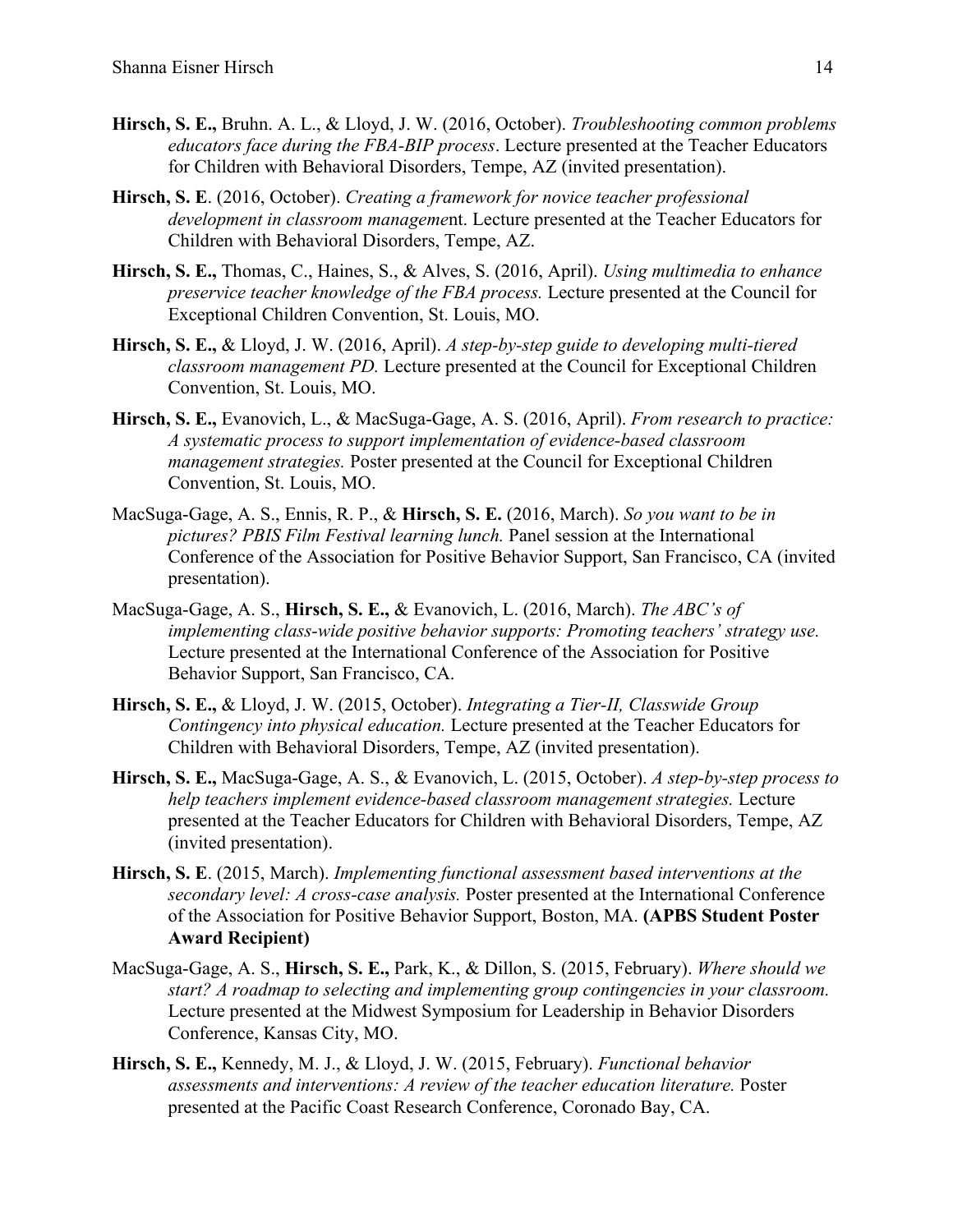- Bruhn, A. L., **Hirsch, S. E.**, & Lloyd, J. W. (2015, February). *Treatment integrity: Recommendations based on 20 years of research for school-wide programs.* Poster presented at the Pacific Coast Research Conference, Coronado Bay, CA.
- **Hirsch, S. E.**, MacSuga-Gage, A., Dillon, S., & Park, K. (2014, October). *Group contingencies at Tier II: Identifying and setting up the appropriate contingency*. Lecture presented at the annual conference of the Teacher Educators for Children with Behavioral Disorders, Tempe, AZ (invited presentation).
- Bruhn, A. L., & **Hirsch, S. E.** (2014, April). *Using technology to make data-based decisions for students with academic and behavior problems*. Lecture presented at the annual meeting of the Council for Exceptional Children, Philadelphia, PA.
- Bruhn, A. L., **Hirsch, S. E.**, & Kennedy, M. J. (2014, March). *Reflecting on PBIS: Simple solutions for improving implementation.* Lecture presented at the Annual Meeting of the Association of Positive Behavior Support, Chicago, IL.
- **Hirsch, S. E.**, & Bruce, A. (2013, September). *The reporting of social validity in interventions serving students with or at-risk for emotional and behavior disorders from 1996 to 2012.* Poster presented at 2013 Council for Children with Behavior Disorders Conference, Chicago, IL.
- Ennis, R. P., & **Hirsch, S. E.** (2013, September). *Using self-graphing to increase student motivation.* Poster presented at 2013 Council for Children with Behavior Disorders Conference, Chicago, IL.
- Kennedy, M. J., Alves, K., & **Hirsch, S. E.** (2013, April). *Critical issues for designing and delivering evidence-based multimedia instruction for exceptional learners.* Lecture presented at the Annual Meeting of the Council for Exceptional Children, San Antonio, TX.
- Lamm, C., Kennedy, M. J., & **Hirsch, S. E.** (2013, March). *Using locally produced video to improve classroom management skills.* Lecture presented at the Annual Meeting of the Association for Positive Behavioral Supports, San Diego, CA.
- **Hirsch, S. E.**, Ennis, R. P., & McDaniel, S. C. (2012, October). *Student graphing: A strategy for increasing teacher effectiveness and academic motivation.* Lecture presented at Teacher Educators for Children with Behavioral Disorders, Tempe, AZ (invited presentation).
- Bruhn, A. L., & **Hirsch, S. E.** (2012, April). *Using R's and C's to help students earn A's and B's.* Lecture presented at Council for Exceptional Children, Denver, CO.
- Crnobori, M. E., Bruhn, A. L., **Eisner, S. L.**, Funke, L., & Lane, K. L. (2008, November). *Function-based interventions in a job-share classroom.* Lecture presented at Teacher Educators for Children with Behavioral Disorders, Tempe, AZ.
- Lane, K. L. & **Eisner, S. L.** (2008, April). *Implementing PBS programs in middle schools: How to conduct systematic screenings.* Poster presented at Council for Exceptional Children, Boston, MA.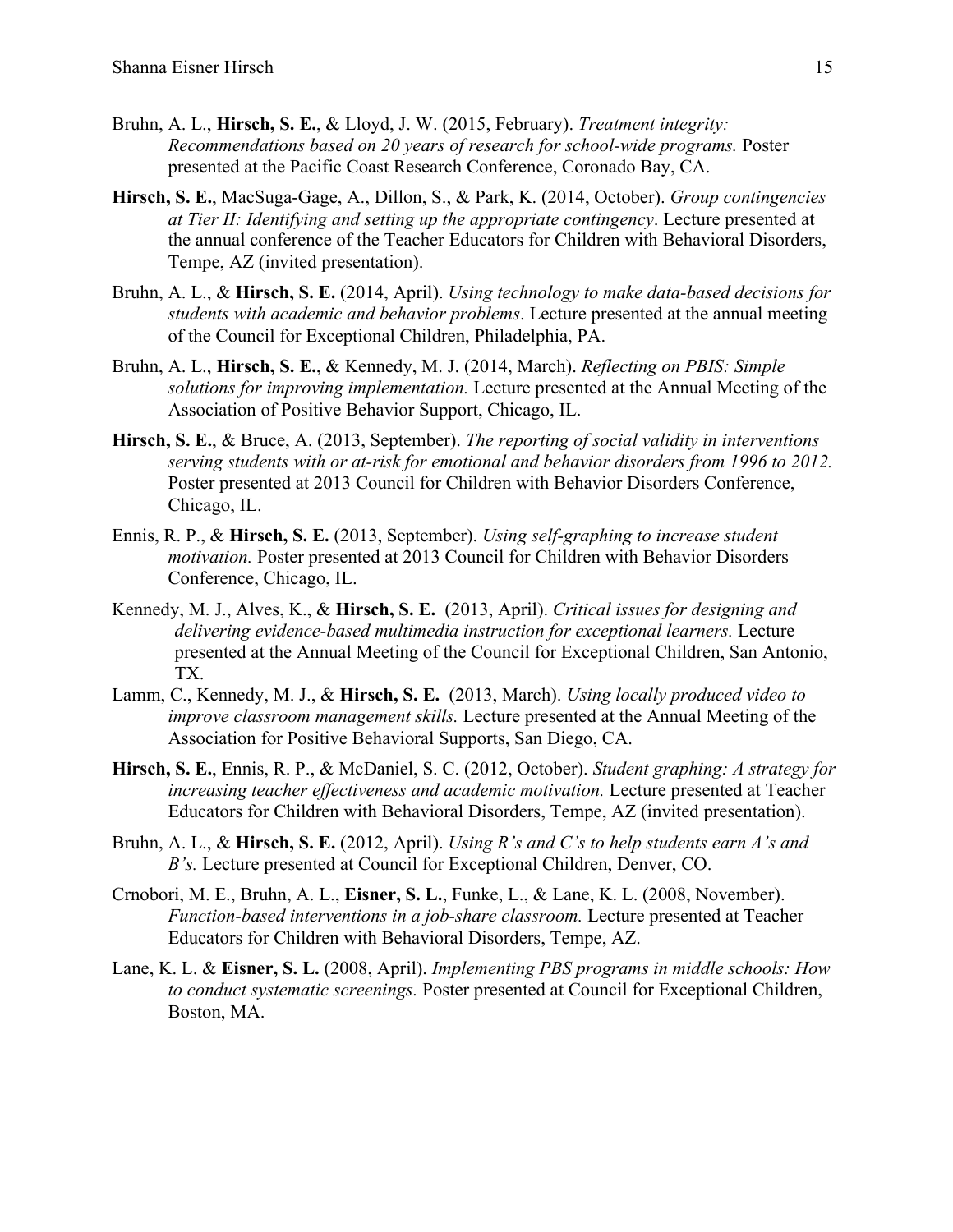## **STATE CONFERENCE PRESENTATIONS (20)**

- Benedict, A., **Hirsch, S. E.,** & Taylor, J. (2021, April 30). Beyond surviving: The road to thriving for students with disabilities in a post-pandemic world. Keynote panel at the New York Schools Special Education Task Force Virtual Conference (invited keynote).
- *Dunn, M.,* & **Hirsch, S. E.** (2019, April). *Classroom management using technology to support students with EBD in the general education setting.* A lecture presented at the Southeastern School Behavioral Health Conference, Myrtle Beach, SC.
- **Hirsch, S. E.,** & MacSuga-Gage, A. S. (2019, April). *Positive Behavioral Interventions and Supports (PBIS) Film Festival.* A lecture presented at the Southeastern School Behavioral Health Conference, Myrtle Beach, SC (invited presentation).
- *Brown, C. P., Haley, E., &* **Hirsch, S. E.** (2019, April). *PBIS goes to the movies: Ten tips to consider when creating and screening PBIS films.* A poster presented at the South Carolina Council for Exceptional Children Conference, Myrtle Beach, SC.
- **Hirsch, S. E.** (2018, November). *Troubleshooting problems that may arise during the FBA-BIP Process.* A lecture presented at the South Carolina Department of Educations' 1st Annual ASD Conference, Columbia, SC.
- **Hirsch, S. E.,** & *Brown, C. P.* (2018, June). *PBIS Films: Understanding how schools create and use films.* A lecture presented at the Spartanburg MTSS Professional Development Day, Spartanburg, SC (invited presentation).
- **Hirsch, S. E.,** & *Randall, T.* (2018, June). *Can we fix it? Yes, we can! Troubleshooting the FBA-BIP process.* A lecture presented at the Spartanburg MTSS Professional Development Day, Spartanburg, SC (invited presentation).
- **Hirsch, S. E.,** & MacSuga-Gage, A. S. (2018, April). *Positive Behavioral Interventions and Supports (PBIS) Film Festival.* A lecture presented at the Southeastern School Behavioral Health Conference, Myrtle Beach, SC (invited presentation).
- **Hirsch, S. E.,** Lane, K. L., & *Randall, T.* (2018, April). *Data-driven professional development: Teacher training on functional assessment-based interventions.* A lecture presented at the Southeastern School Behavioral Health Conference, Myrtle Beach, SC.
- **Hirsch, S. E.,** Bruhn, A. L., *Randall, T., Dunn, M.,* & Lloyd, J. W. (2018, March). *The effects of FBA-BIPs on academic engagement of students with behavioral concerns and classroom peers*. A lecture presented at the South Carolina Educators for Practical Use of Research Conference, Columbia, SC.
- **Hirsch, S. E.** (2017, April). *Strategies to improve FBA-BIP implementation and fidelity.* A lecture presented at the Southeastern School Behavioral Health Conference, Myrtle Beach, SC.
- **Hirsch, S. E.,** *Randall, K., & Adams, S.* (2017, February). *Mayday! Troubleshooting the FBA process and BIP implementation.* A lecture presented at the South Carolina Council for Exceptional Children Conference, Myrtle Beach, SC.
- **Hirsch, S. E.** (2016, October). *Novice teacher classroom management professional development.*  A poster presented at the South Carolina Association of Applied Behavior Analysis Annual Conference, Greenville, SC.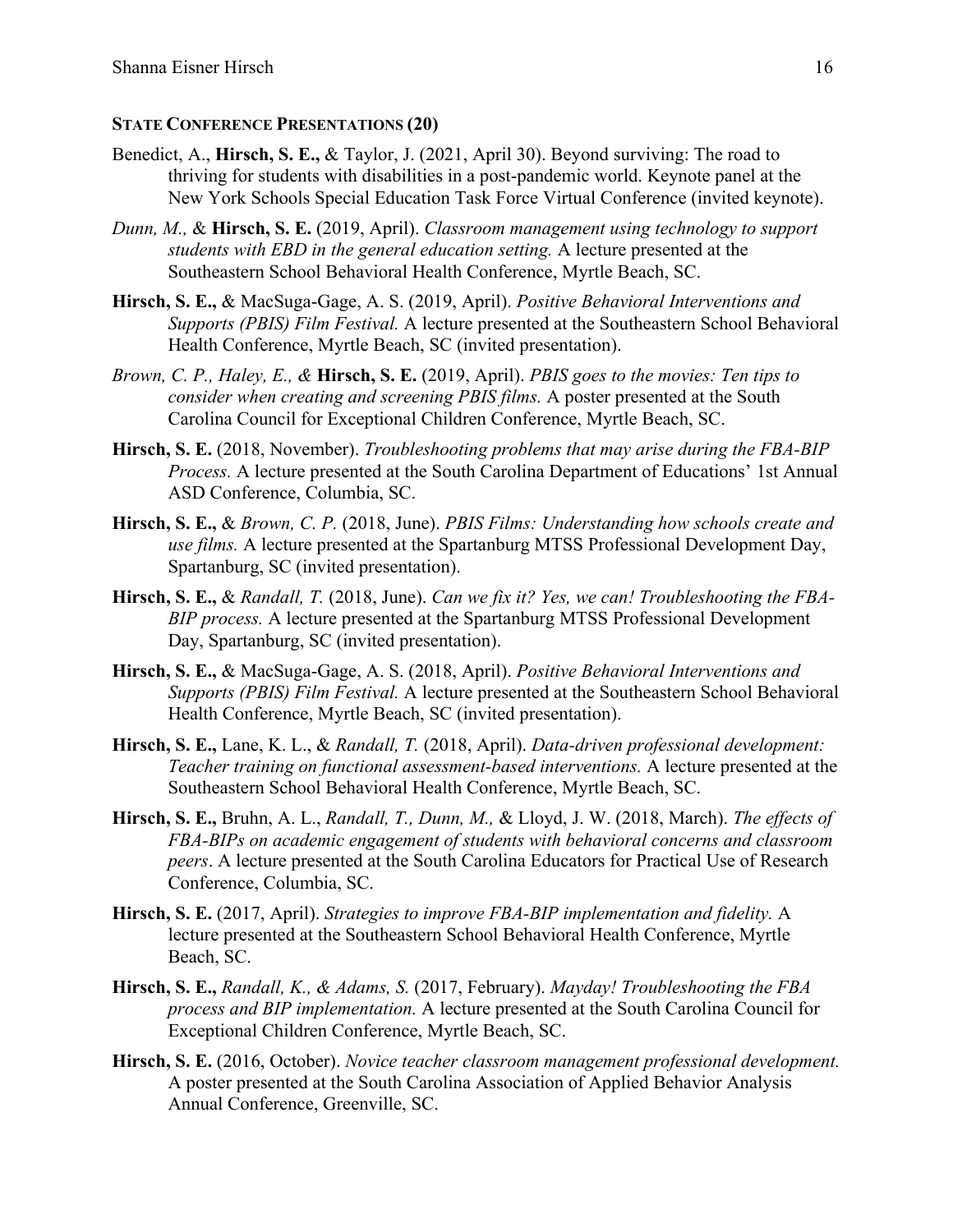- **Hirsch, S. E.,** Ely, E., & *Snead, L.* (2015, September). *Using data to deliver multi-tiered professional development on classroom management*. A paper presented Virginia Educational Research Association's Annual Meeting, Charlottesville, VA.
- **Hirsch, S. E.** (2015, April). *Data-driven professional development to increase evidence-based classroom management practices.* Poster presented at the Virginia Applied Behavior Analysis Annual Conference, Charlottesville, VA.
- **Hirsch, S. E.**, Judge, J., Healy, S., & Park, K. (2015, April). *The effects of a group contingency intervention on engagement in physical education.* Poster presented at the Virginia Applied Behavior Analysis Annual Conference, Charlottesville, VA.
- Kennedy, M. J., Alves, K., **Hirsch, S. E.,** Dillon, S., & Ely, E. (2014, September). *Applications of content acquisition podcasts to improve teacher and teacher candidate knowledge and practice.* A roundtable discussion at the Virginia Educational Research Association's Annual Meeting, Charlottesville, VA.
- **Hirsch, S. E.** & Lloyd, J. W. (2014, April). *Simple, positive, tiered behavioral interventions that work: Changing schools a classroom at a time.* Lecture presented at the Virginia Applied Behavior Analysis Annual Conference, Leesburg, VA (invited presentation).
- **Hirsch, S. E**. (2012, March). *Dealing with challenging behaviors.* Panel discussion at the Diamond's in the Rough Special Needs Sampler, Shady Grove, MD (invited panel).
- Bruhn, A. L., **Eisner, S. L.,** Funke, L., & Lane, K. L. (2008, November). *Utilizing a FABI to reduce off-task behavior in a job-share general education classroom.* Poster presented at the Tennessee Applied Behavior Analysis Conference, Nashville, TN.

## **UNIVERSITY CONFERENCE PRESENTATIONS (20)**

- **Hirsch, S. E.** (2022, February). Tenure talk during College of Education's Lunch Conversation with Researchers, Educators, and Leaders. https://www.clemson.edu/education/research/real-highlights.html
- **Hirsch, S. E.,** & Walker, A. C. (2020, May). *School and university partnerships: Creating a mutually beneficial relationship.* An online presentation for the Clemson University Research Seminar Series, Clemson, SC.
- *Walters, S., McKown, G., Carlson, A., Beck, M., Huggins, M., &* **Hirsch, S.** (2020, February). *Using a mixed-reality simulator to improve preservice teachers' use of a system of least prompts.* A poster presentation at the Clemson University Learning Sciences Poster and Research Speed Networking Event, Clemson, SC.
- **Hirsch, S. E.** (2019, May). *Active versus passive responses in multimedia-based instruction.* A poster presentation at the Clemson University Research Symposium, Clemson, SC.
- *Randall, K.,* **Hirsch, S.,** Allen, A., & Ryan, J. (2019, April). *Teaching Students with ID utilizing Multimedia: A pilot study.* Interactive poster presented at the Clemson University Graduate Research and Discovery Symposium, Clemson, SC. **(Student Poster Award Recipient)**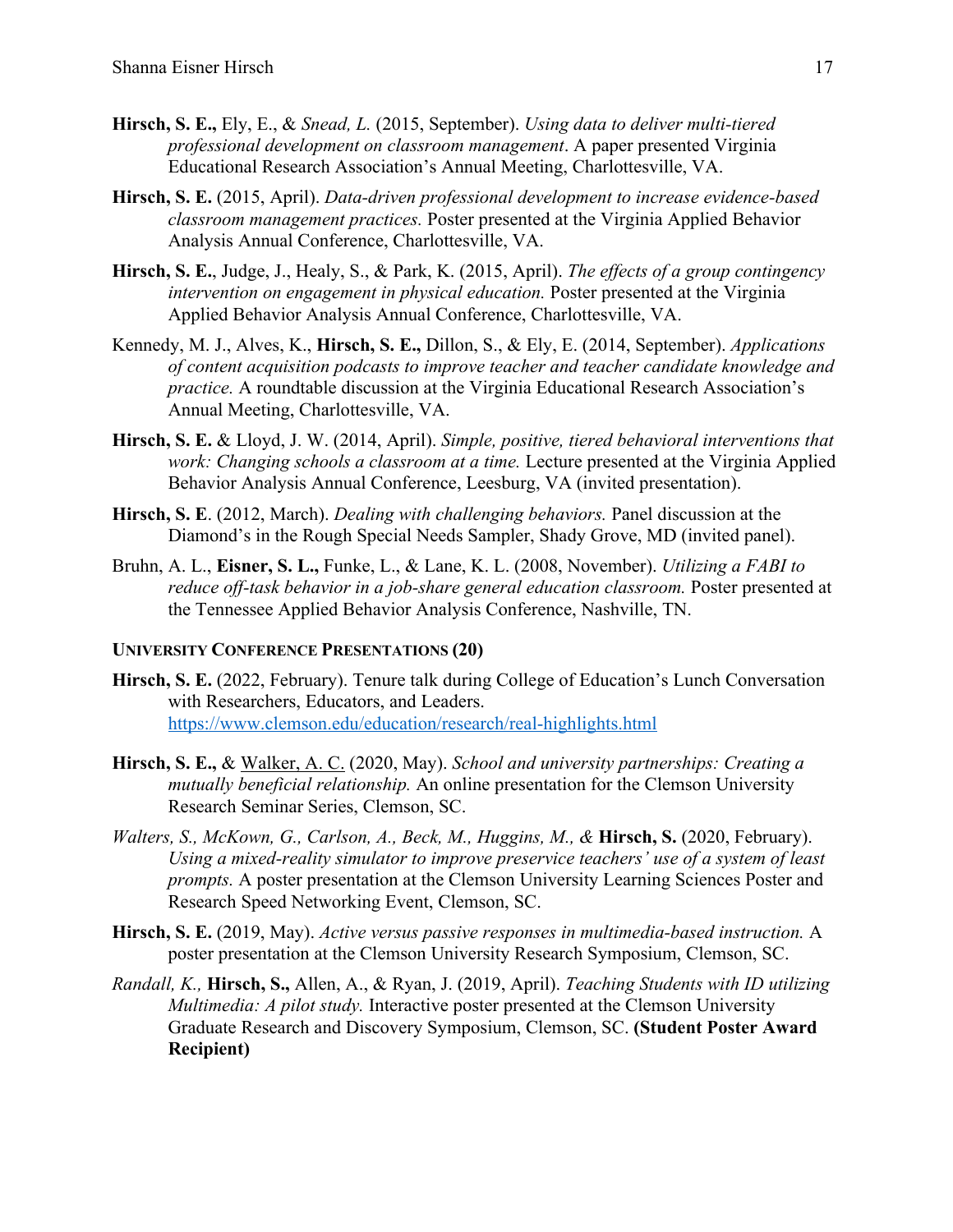- *McKowen, G., Randall, T.*, & **Hirsch, S.** (2019, April). Effect of embedded responses in multimedia-based instruction with preservice teachers: A conceptual replication. Poster presentation at the Clemson University Graduate Research and Discovery Symposium, Clemson, SC.
- *Baytes, A., Black, C., Pesicka, M., Pilot, E., Walters, S*., **Hirsch, S.** (2019, April). Unpacking the Movie Magic: An Analysis of PBIS Films from 2015-2019. Poster presentation at Clemson University 14th Annual Focus on Creative Inquiry Forum, Clemson, SC.
- *Brown, C., Halley, E., &* **Hirsch, S.** (2018, September). *Positive behavior interventions and support in pictures: Creating rubrics for evaluation and future creation.* Digital poster presentation at Clemson University Creative Inquiry Showcase, Clemson, SC.
- **Hirsch, S. E.** (2018, May). *Is there a domino effect in the classroom?* A presentation at the Clemson University Research Symposium, Clemson, SC.
- *Brown, C., Fox, A., Halley, E., Harleston, M., Withington, M., Wyche, M., Ruddy, S., &* **Hirsch, S.** (2018, April). *Positive behavior interventions and support in pictures: A descriptive analysis of existing PBIS Videos.* Poster presentation at Clemson University Student Research Forum, Clemson, SC.
- **Hirsch, S.,** *Withington, M., Wyche, M., Ruddy, S., Halley, E., Harleston, M., Fox, A., & Brown, C.* (2018, April). *Positive behavior interventions and support in pictures: A descriptive analysis of existing PBIS Videos.* Poster presentation at the Clemson College of Education Research Forum, Clemson, SC.
- **Hirsch, S.,** *Rice, J., & Marcus, K. (2018, April). Voices of Positive Behavior Intervention and Support (PBIS) Film creators: In-depth interviews on PBIS film development and implementation.* Poster presentation at the Clemson College of Education Research Forum, Clemson, SC.
- **Hirsch, S. E.** (2017, May). *Closing the research-to-practice gap: Faculty-in-residence.* A poster presented at the Clemson University Research Symposium, Clemson, SC.
- **Hirsch, S. E.,** *Randall, K., Dunn, M., & Shelnut, J.* (2017, April). *The effects of general education teachers designing and implementing functional assessment based intervention plans.* A poster presented at the College of Education Research Forum, Clemson, SC.
- **Hirsch, S. E.** (2017, April). *Closing the research-to-practice gap: Faculty-in-residence geared towards enhancing STEAM middle school teachers' classroom and behavior management.* A poster presented at the College of Education Research Forum, Clemson, SC.
- **Hirsch, S. E.** (2016, February). *Learning to fish: New teacher classroom management professional development.* Lecture presented at the The Curry Research Conference, Charlottesville, VA.
- **Hirsch, S. E.,** Dillon, S. E., & Driver, M. K. (2014, February). *Function based assessments, interventions, and training procedures for pre-and in-service teachers: A review of the evidence base.* Poster presented at The Curry Research Conference, Charlottesville, VA.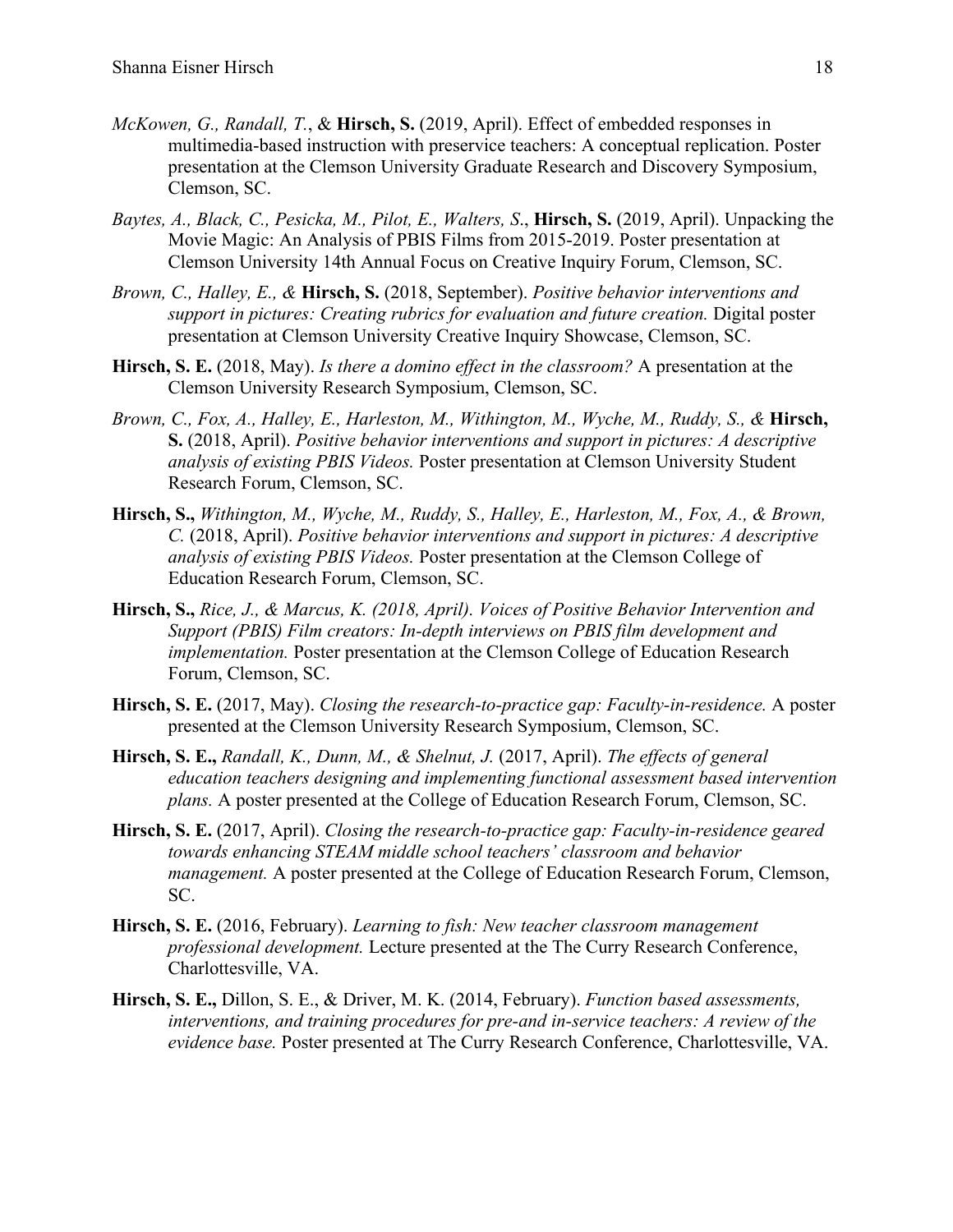- Alves, K., **Hirsch, S. E,** Brown, T., Driver, M., Julian, T., & Kennedy, M. J. (2013, April). *Using effective multimedia within higher education to enhance teacher preparation.* Poster presented at the 3<sup>rd</sup> Annual University of Virginia Presidential Poster Competition, finalist, Charlottesville, VA.
- **Hirsch, S. E.,** & Bruce, A. J. (2013, February). *The reporting of social validity in interventions serving students with emotional and behavior disorders from 1996 through 2012*. Poster presented at The Curry Research Conference, Charlottesville, VA.
- **Eisner, S. L.** (2009, April). *Evaluation of the Student Risk Screening Scale at the middle school level: Reliability and validity in an urban setting*. Poster presented at Vanderbilt University's Special Education Department- Master's Poster Session, Nashville, TN.

### **WEBINARS AND ONLINE PRESENTATIONS (11)**

- **Hirsch, S. E.** (2021, May 18). *Schedules of reinforcement* (Season 1, Episode 4). Podcast guest on the Educator's Blueprint: A podcast for educators, policy makers, and other stakeholders hosted by Drs. Lisa Powers and Trish Guffey. https://pbismissouri.org/educators-blueprint-podcast/
- **Hirsch, S. E.** & Burns, T. (2020, November 11). *A school-university partnership: Strategies for getting started.* Presented information on an existing school-university partnership during the College of Education's Lunch Conversation with Researchers, Educators, and Leaders. https://www.clemson.edu/education/research/real-highlights/index.html
- **Hirsch, S. E.,** Neese, R., & Stevenson, N. (2020, November 10). *Want to network? Tips for cross-institutional collaboration.* Panelist for the APBS Student Network webinar. https://twitter.com/APBS\_student/status/1325836045888446465
- **Hirsch, S. E.** (2020, October 15). *Behavior intervention within remote learning environments.*  Presented a webinar for Tiered Interventions Using Evidenced-Based Research (TIER) sponsored by the Texas Education Agency. https://tier.tea.texas.gov/webinars
- **Hirsch, S. E.,** Thomas, S. (2020, August, 3). *SC-APBS community conversation.* Moderator of the SC-APBS Community chat about returning to learning during the pandemic. https://tinyurl.com/yxbtwd3o
- **Hirsch, S. E.** (2020, July, 25). *Teacher retention.* Presented information on teacher retention as part of the Academic and Behavior Corner Series sponsored by the Council for Children with Behavior Disorders. https://youtu.be/lokZdCfbVhA
- **Hirsch, S. E.** (2019, April). *Responding to challenging behaviors.* Presented an online didactic for Project ECHO: Supporting transformative autism research.
- **Hirsch, S. E.** (2019, April). *Managing behavioral outcomes.* Presented an online didactic for Project ECHO: Supporting transformative autism research.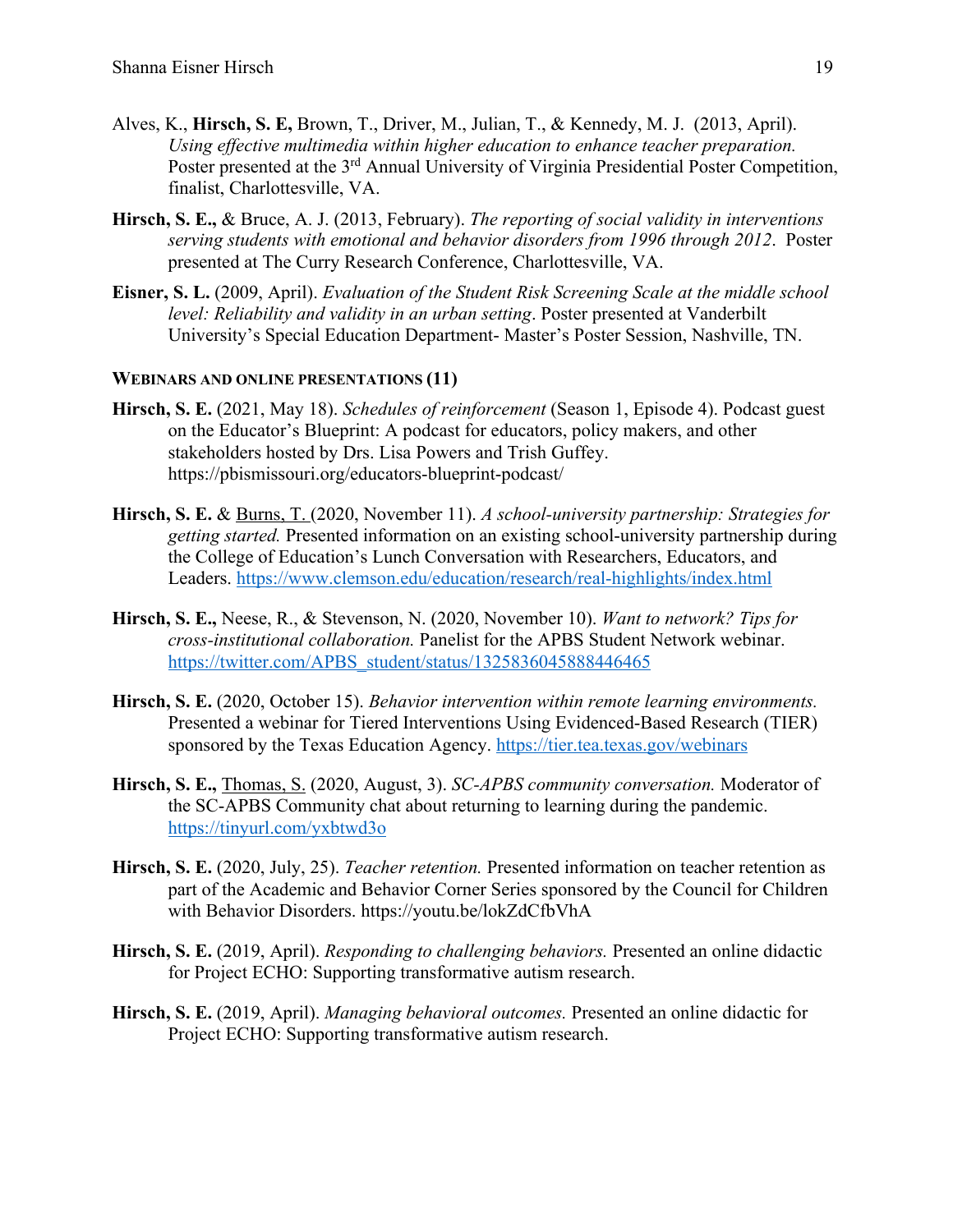- **Hirsch, S. E.** (2018, November*). PBIS goes to the movies: Understanding, creating, and using PBIS Films.* Webinar for South Carolina - Association for Positive Behavior Supports Network.
- **Hirsch, S. E**. (2018, January). *Empowering novice teachers through positive behavior supports.* Webinar for South Carolina - Association for Positive Behavior Supports Network.
- **Hirsch, S. E**., MacSuga-Gage, A. S., & Ennis, R. P. (2017, December). *The Art of PBIS Filmmaking.* Moderator of the #PBISchat, online (invited moderator).

## **RESEARCH FUNDING**

### **FUNDED**

National Science Foundation, Research-Practitioner Partnership, 2020-2023, *CT-STEM popups4all: An RPP for agile learning* (\$956,051) Principal Investigator: Danielle Herro Role: Co-Principal Investigator

Institute of Education Sciences' Special Education Research Grant. Topic: Professional Development for Teachers and School-Based Service Providers, 2020-2024: *Build the FRaME: Using Feedback, Reflection, and Multimedia to Teach Evidence-based practices in classroom management* (\$1,399,759) Principal Investigator: Michael Kennedy (Sub-award to Clemson University from the University of Virginia \$331,581).

Role: Co-Principal Investigator

NIH National Center for Advancing Translational Sciences (NCATS) Grant Number UL1 TR001450 Community Engaged Scholars (CES) Program, Community-Based Participatory Research (CBPR), 2018-2020: *Project ENHANCE: Enhancing educators' and stakeholders' abilities to proactively support students with behavioral needs* (\$9,984)

Role: Co-Principal Investigator with Alexis Cash (Greenville County Schools)

The Wing Institute Graduate Research Funding Program, 2015-2016: *Professional development in practice: Improving novice teachers' use of evidence-based classroom management practices. (*\$5,000)

Role: Principal Investigator

The Doris Buffett Fellowship, 2015-2016: *Professional development in practice: Improving novice teachers' use of evidence-based classroom management practices. (*\$3,000) Role: Principal Investigator

#### **FUNDED INTERNAL PROJECTS**

Clemson University, Clemson Support for Early Exploration and Development (CU SEED), 2020-2021: *ECHO in Education: Supporting Teachers in South Carolina Rural Schools.* (\$9,977)

Role: Principal Investigator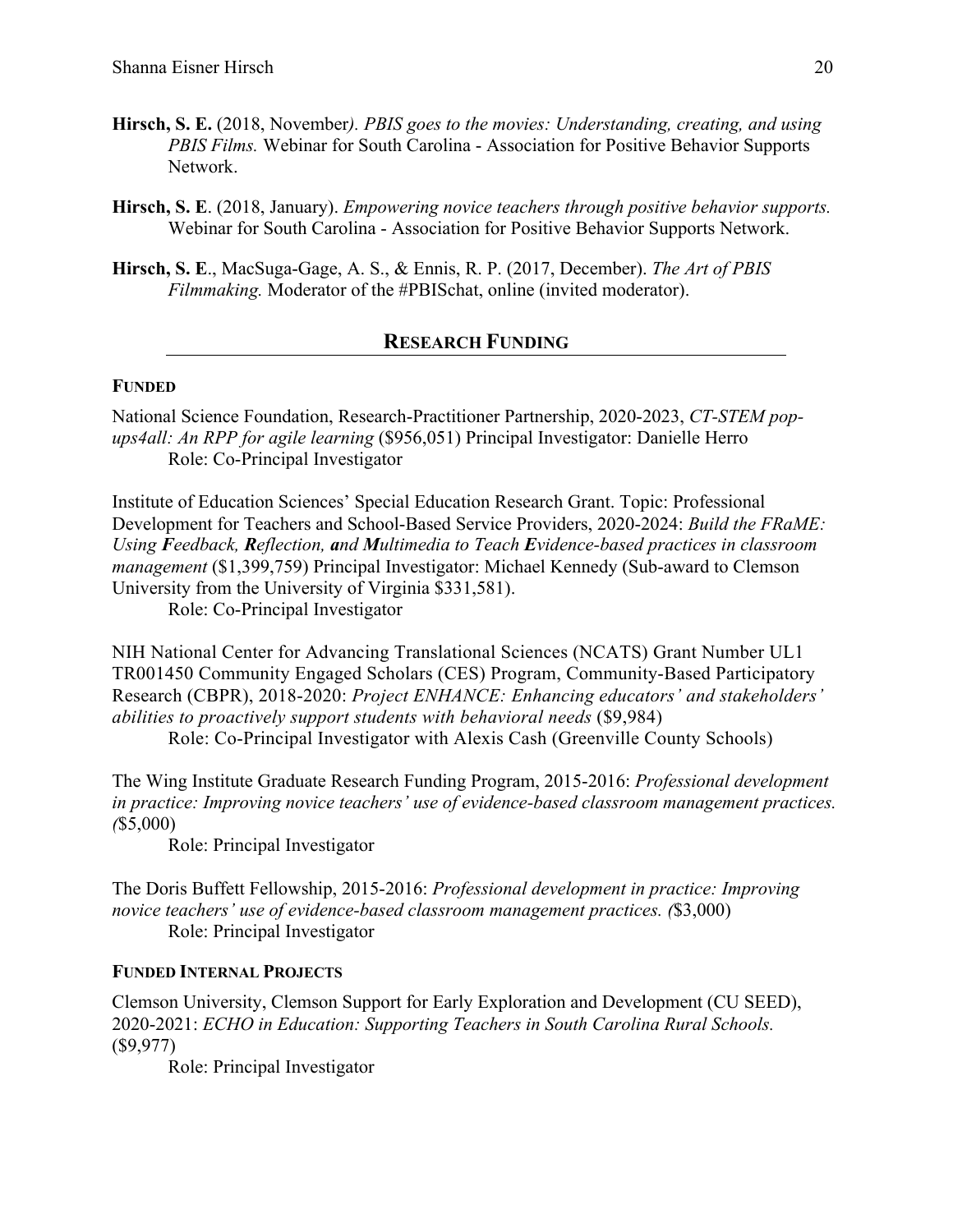Building Bridges to Success, 2020: *Dr. Jonte Taylor Visit.* Awarded funds to host Dr. Jonte Taylor at Clemson University to support the development of an NSF grant proposal. Tigers ADVANCE covered the cost of Dr. Taylor's travel (\$1000).

Clemson Provost's Infrastructure Funds, 2019-2022: *Teaching Simulator.* Awarded funds to pilot a mixed-reality teaching simulator within the Clemson College of Education for three school years (\$50,000)

Clemson Creative Inquiry, 2017-2020: *PBIS Films Project.* Awarded approximately \$25,000 across three years to fund projects, conference travel, and summer employment for undergraduate students to develop expertise in PBIS and conduct PBIS film research.

Tiger's ADVANCE Distinguished Speaker Series, 2017: *Dr. Karen Harris Visit.* Awarded funds to host Dr. Karen Harris at Clemson University. Tigers ADVANCE and the College of Education covered the cost of Dr. Harris' travel and honorarium (\$2,200).

Clemson University, College of Education, Associate Dean of Research, 2017-2018: *Developing classroom management and student engagement measures within the Classroom Teacher (CT) Scan.* (\$4,735)

Role: Co-Principal Investigator with Abigail Allen

## **NOT FUNDED**

Office of Special Education Programs (OSEP) Preparation of Special Education, Early Intervention, and Related Services Leadership Personnel, 2021-2026: *The BEST (Behavior, Emotional, Social, Technology) Co-Lab Project* (\$3,319,345 - Sub-award to Clemson University from the University of Iowa \$1,066,821) Principal Investigator: Allison Bruhn Role: Co-Principal Investigator

Office of Special Education Programs (OSEP) Preparation of Special Education, Early Intervention, and Related Services Leadership Personnel, 2021-2026: *Advanced Behavioral Interventions and Research Design (A-BIRD)* (\$1,106,382) Principal Investigator: Joseph Ryan Role: Co-Principal Investigator

Spencer Foundation, COVID-19 Related Special Grant Cycle, 2020-2021: *Rural special educators' experiences serving students with Emotional/Behavioral Disorders during COVID-19 school closures* (\$49,990).

Role: Principal Investigator

U.S. Department of Education, Office of Elementary and Secondary Education. Education Innovation and Research Program, 2019-2023: *Project ANSWER: Addressing the Needs of Students with Educational Reform* (\$4,304,187.74) Principal Investigator: Mitchell Yell (Subaward to Clemson University from the University of South Carolina \$239,432.00) Role: Co-Principal Investigator

Office of Special Education Programs (OSEP) Preparation of Special Education, Early Intervention, and Related Services Leadership Personnel, 2019-2023: *Advanced Behavioral*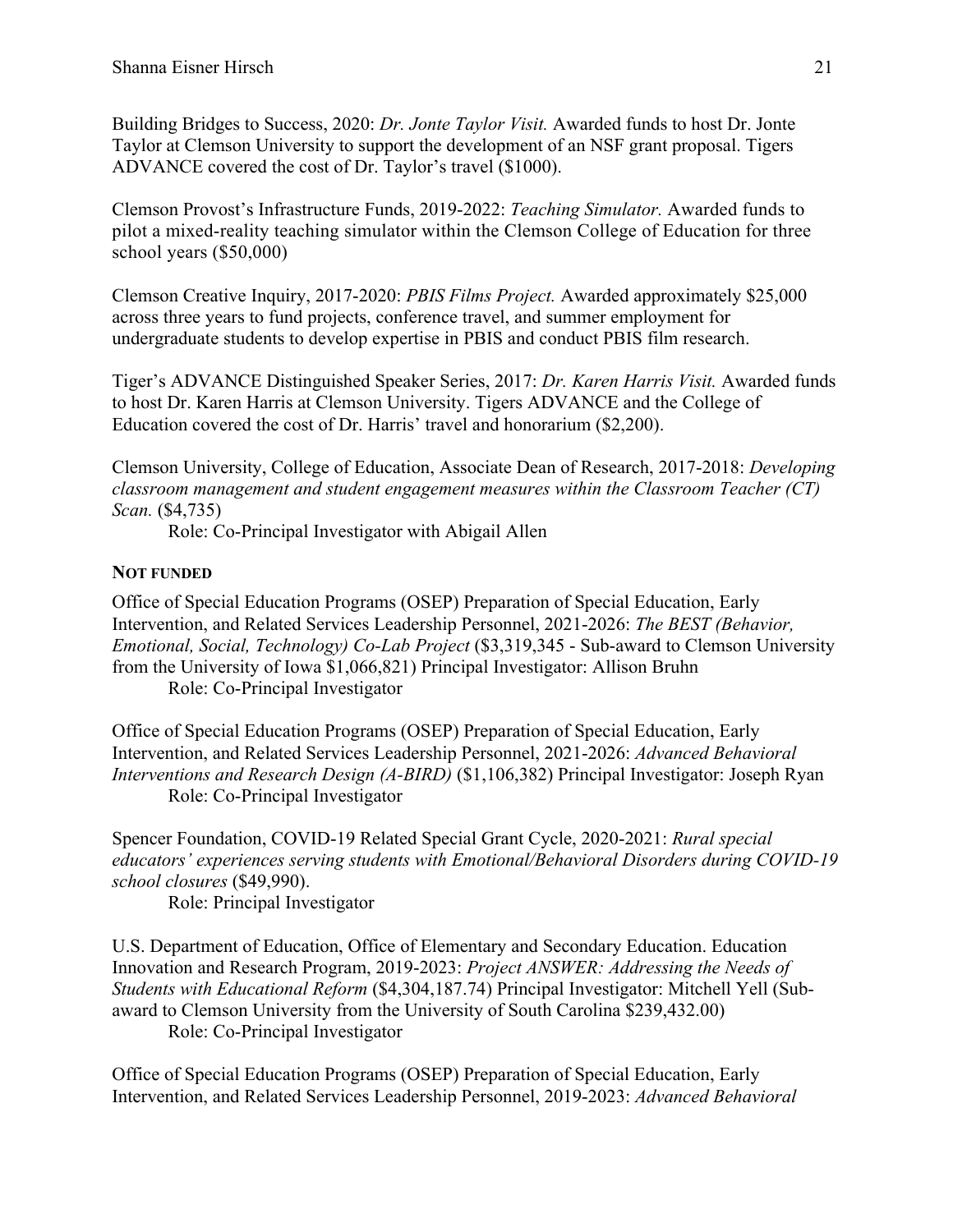*Interventions and Research Design (A-BIRD)* (\$1,168,201) Principal Investigator: Antonis Katsiyannis

Role: Co-Principal Investigator

Spencer Small Grant, 2019-2021: *ECHO in Education: Supporting novice teachers in rural schools* (\$49,994).

Role: Principal Investigator

Institute of Education Sciences' Special Education Research Grant. Topic: Professional Development for Teachers and School-Based Service Providers, 2019-2022: *Project FRaME: Using Feedback, Reflection, and Multimedia Pedagogy to Teach Evidence-Based Practices in Classroom Management* (\$1,311,680) Principal Investigator: Michael Kennedy (Sub-award to Clemson University from the University of Virginia \$91,755)

Role: Co-Principal Investigator

Office of Special Education Programs (OSEP) Preparation of Special Education, Early Intervention, and Related Services Leadership Personnel, 2018-2022: *Advanced Behavioral Interventions and Research Design (A-BIRD)* (\$1,177,147) Principal Investigator: Antonis Katsiyannis

Role: Co-Principal Investigator

Spencer Postdoctoral Fellowship, 2018-2020: *Applying a Data-Driven Approach to Professional Development with Novice Teachers* (\$70,000). Role: Principal Investigator

Institute of Education Sciences Early Career and Mentoring Award in Special Education, 2018- 2022: *Testing the Direct Effects of Classroom Management Professional Development with Novice Teachers* (\$399,701)

Role: Principal Investigator

Institute of Education Sciences Early Career and Mentoring Award in Special Education, 2017- 2021: *Testing the Direct Effects of Classroom Management Professional Development with Novice Teachers* (\$399,624)

Role: Principal Investigator

Grow Iowa Values Fund Competition, 2011: *Using Apps to Collect Behavioral Data in the Classroom: Initial Development and Proof of Concept. (\$50,000)*  Role: Consultant

## **TEACHING & ADVISING**

## **COURSES TAUGHT**

*Clemson University Undergraduate Level* EDHD 3110: Creative Inquiry – PBIS Films EDHD 3110: Creative Inquiry – Mixed Reality Simulator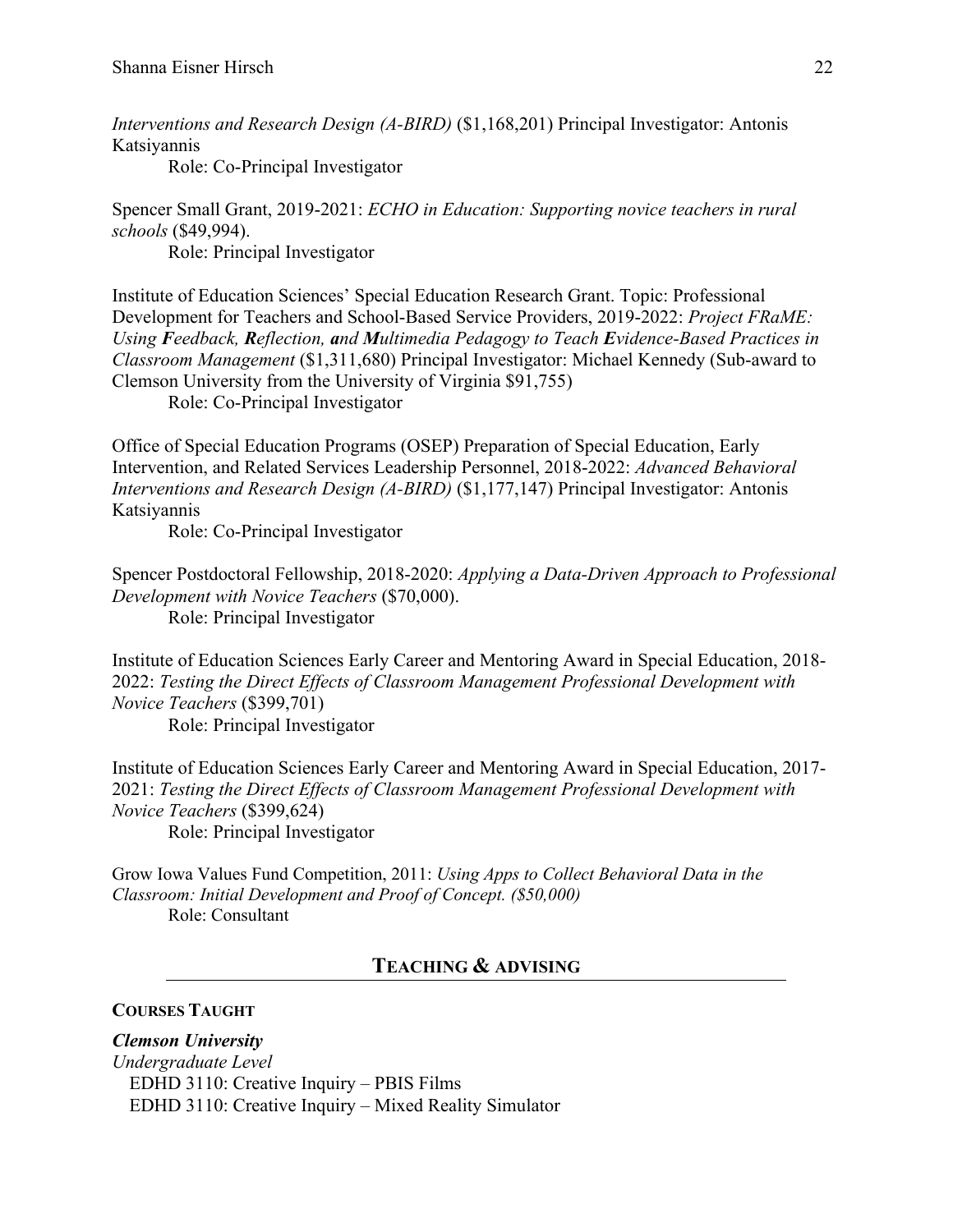EDHD 3110: Creative Inquiry – Technology and Education EDSP 3700: Introduction to Special Education EDSP 3740: Characteristics & Strategies for Individuals with Emotional/Behavioral Disorders EDSP 3741: Characteristics & Strategies for Individuals with Emotional/Behavioral Disorders Laboratory (mixed-reality simulator – Undergraduate) EDSP 4990: Special Education Honors Research and Dissemination

### *Masters Level*

EDSP 8540: Applied Behavior Analysis EDSP 8560: Intensive Behavioral Interventions for Individuals with Disabilities

## *Doctoral Level*

EDSP 8370: Research in High Incidence Disabilities EDSP 9390: Professional Writing in Special Education EDSP 9500: College Teaching and Field Supervision in Special Education EDSP 9910: Dissertation EDSP 9970: Direct Research

## *University of Virginia – Undergraduate Level*

EDIS 3020: Exceptional Learners - EDIS 5100: Characteristics of Emotional and Behavioral Disorders, Online

### **PRE-SERVICE TEACHER SUPERVISION**

*University of Virginia – Graduate Level* Field Experience Supervisor: Special Education Student Teacher Supervisor: Special Education

*Johns Hopkins University – Graduate Level* Induction Internship in Severe Disabilities Supervisor

### **DOCTORAL STUDENT ADVISING**

**Connected Learning Research Lab** – Co-Lead bi-weekly doctoral lab (with Drs. Dani Herro, Cassie Quigley, and Meihua Qian) aimed at forming research collaborations, creating proposals, examining methodological approaches, sharing scholarly work, and discussing pressing issues in the Learning Sciences and Special Education.

- Alex Carlson, Chair, Anticipate Graduation May 2023
- Sharon Walters, Chair, Graduated August 2021
- Kristina Randall, Committee Member, Graduated August 2020
- Michelle Dunn, Committee Member, Graduated August 2019
- Jennifer Counts, Committee Member, Graduated August 2019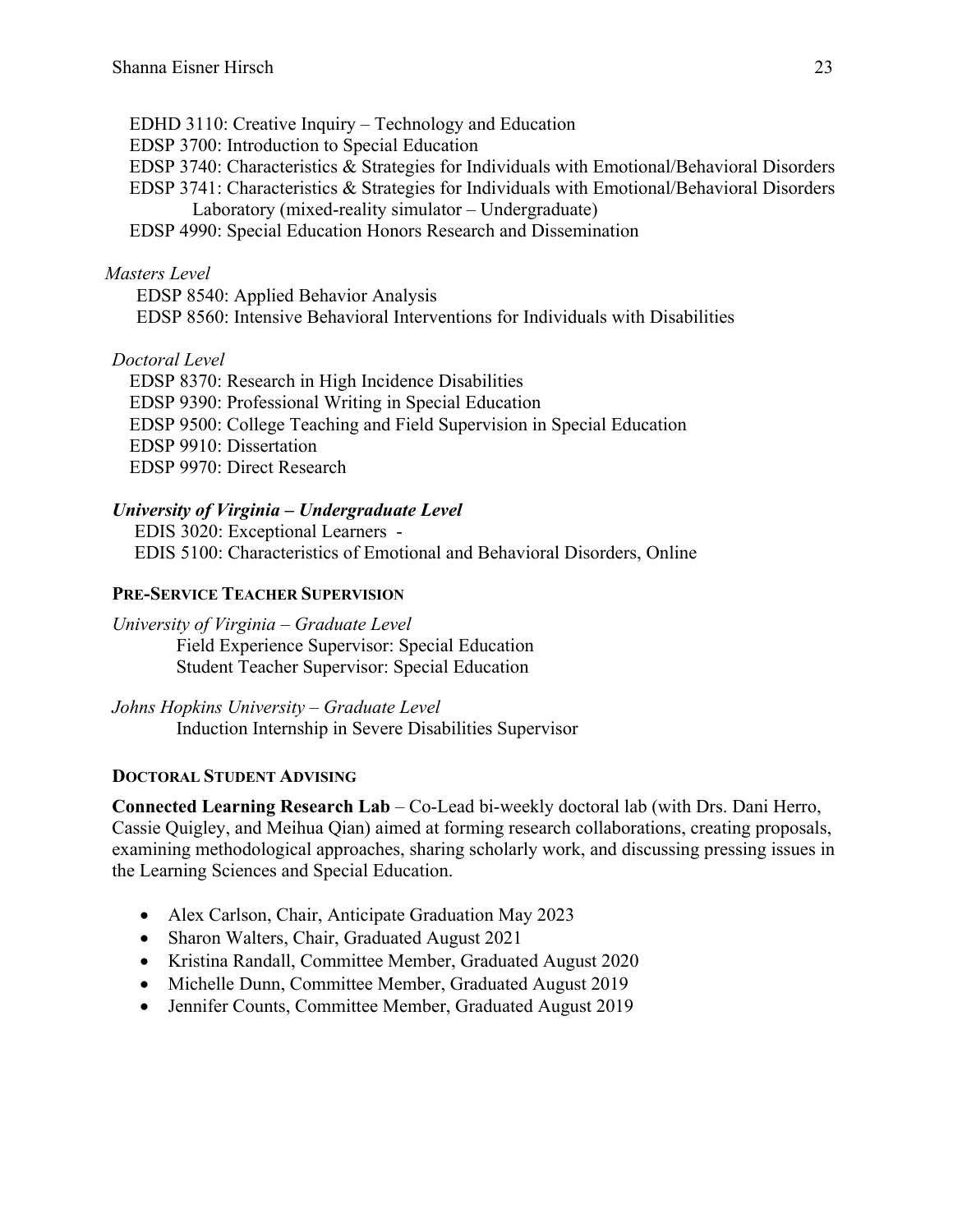## **SERVICE TO THE FIELD**

## Editorial Board Member

- *Behavioral Disorders,* 2016 –
- *Beyond Behavior*, 2016 –
- *Exceptional Children\*,* 2016 –
- *Intervention in School and Clinic*, 2019 –
- *Journal of Disability Policy Studies,* 2019 2021
- *Journal of Special Education Technology,* 2021 –
- *Preventing School Failure,* 2019 –
- *TEACHING Exceptional Children*, 2016 –

\*Conduct peer reviews of Registered Reports

## Ad Hoc Reviews

- *Education and Treatment of Children*, 2012 2018, 2021
- *Educational Policy,* 2017
- *Journal of Early Intervention*, 2015
- *Journal of Positive Behavior Interventions*, 2016 2019
- *Journal of Special Education Technology*, 2017 2019
- *Learning and Individual Differences*, 2016
- *Reading Psychology*, 2015
- *Remedial and Special Education*, 2014 2015, 2017 2018
- *Teacher Education and Special Education,* 2019
- *Teaching and Teacher Education,* 2017

Conference Proposal Reviewer

- Council for Exceptional Children Convention, 2012 2022
- Teacher Education Division Conference, 2014
- Council for Children with Behavioral Disorders, 2015

Other External Reviews

• Brookes Publishing Survival Guide: Enhancing Student Engagement by Virtually Establishing, Teaching, and Reinforcing Desired Behavior (T. Knoster, Ed), 2020

## **SERVICE TO THE PROFESSION**

Elected Executive Board Member

• Association for Positive Behavior Support, 2017 – 2023

Committee Member

- Association for Positive Behavior Support, Secretary, 2019 2021
	- Strategic Plan, Chair, 2020, Member, 2021 -
	- Public Awareness and Dissemination, Co-Chair, 2021-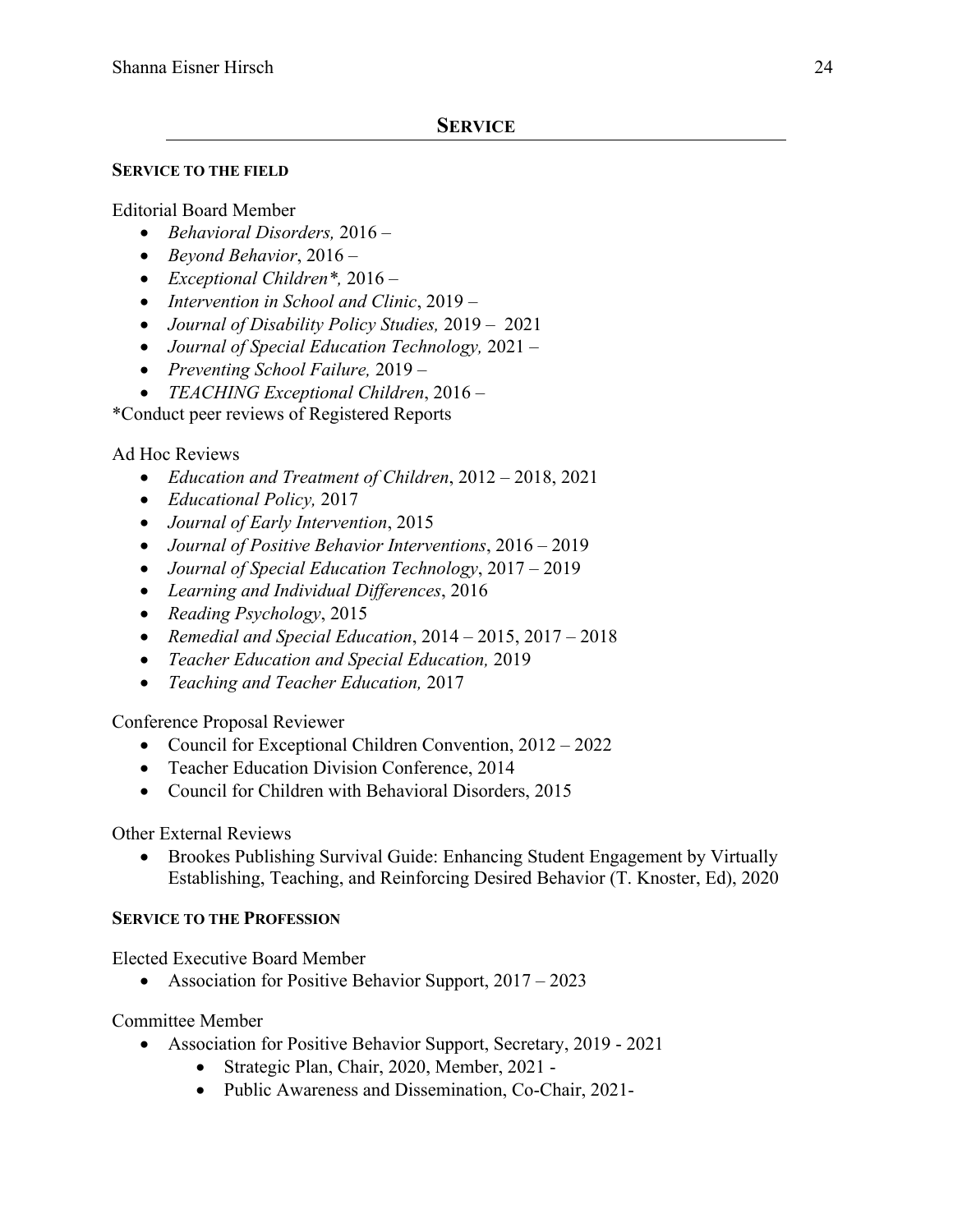- Equity, Committee Member, 2019 *-*
- Education and Training, Committee Member, 2012 2016, Co-Chair, 2017 2019
- PBIS Film Ad Hoc Committee, Co-Chair, 2017 2018
- Webinars, Facilitator,  $2017 2018$
- Student Network, Committee Member, 2012 2016

Doctoral Scholars Program Reviewer

• Council for Exceptional Children, Division of Research, 2018

Positive Behavior Interventions and Supports (PBIS) Film Festival Organizer

• Oversee all aspects of the PBIS Film Festival (invited session) at the annual meeting of the Association for Positive Behavioral Supports (with Michael Kennedy, Robin Ennis, Ashley MacSuga-Gage and Alex Carlson), 2013 – 2021

Conference Strand Leader

- Association of Positive Behavior Supports Conference, virtual conference, strand on classroom and Tier 2 practices with Allison Bruhn, 2021
- Teacher Educators for Children with Behavior Disorders (TECBD) in Tempe, AZ, strand on evidence-based classroom practices with Allison Bruhn and Sara McDaniel, 2015 – 2016

Research Mentor

• Teacher Education Division of the Council for Exceptional Children, Research Mentorship Roundtable Mentor, provided feedback to early career scholars, 2021.

## **STATE-LEVEL SERVICE**

Leadership Team and Task Force Member

- South Carolina Association for Positive Behavior Support, 2016
	- Vice President,  $2018 2020$
	- Secretary,  $2017 2018$
- South Carolina Department of Education Autism Spectrum Disorders Task Force, Office of Special Education Services, 2017 –

## **LOCAL-LEVEL SERVICE**

Faculty-in-Resident – Provided weekly technical assistance while engaging in site-based, mutually beneficial, research-based projects.

• Fisher Middle School, Greenville, SC, 2017 – 2018, 2019-

School-Improvement Team/ Title I Committee Member

• Welcome Elementary School, Greenville, SC, 2017 – 2018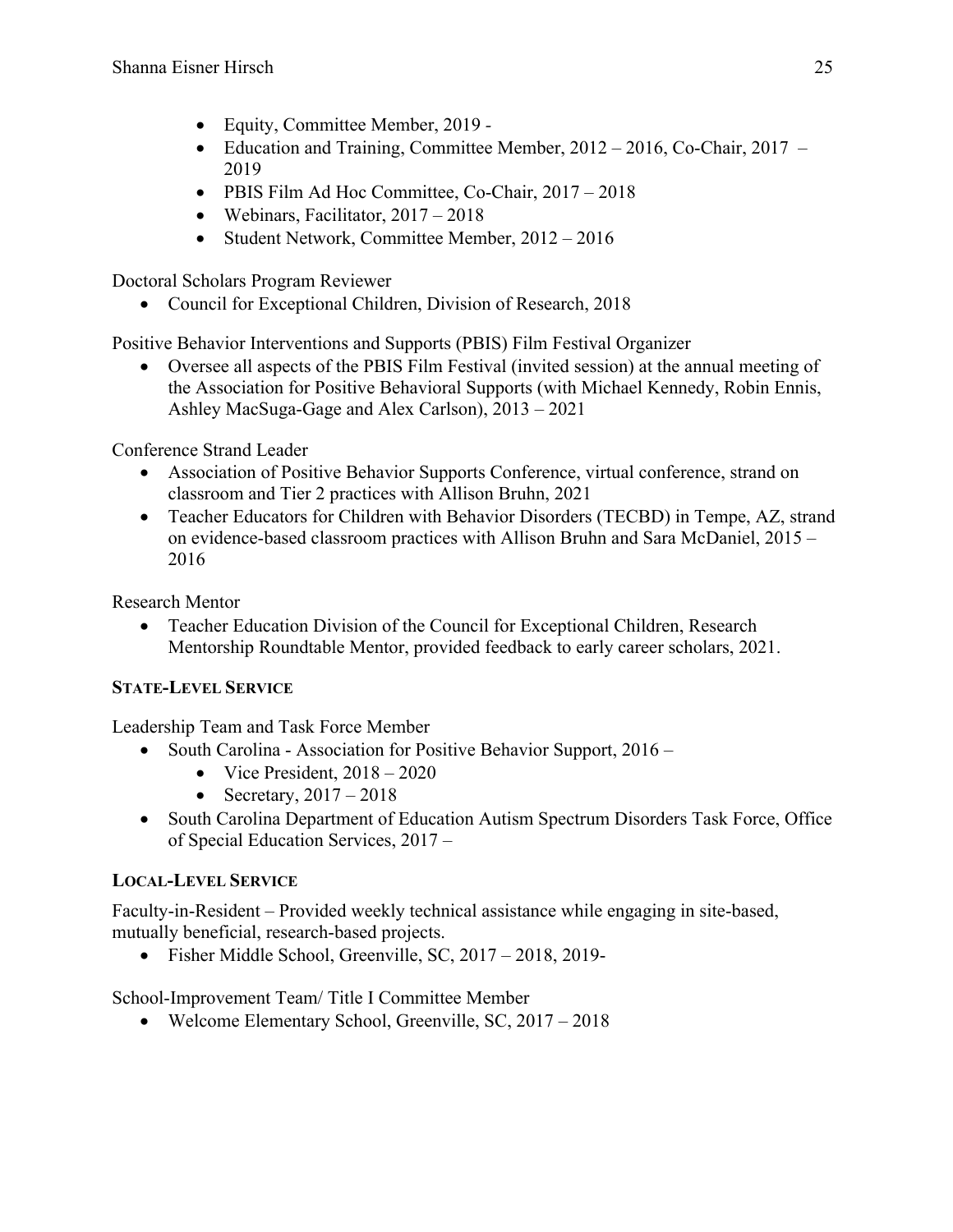## **UNIVERSITY-LEVEL SERVICE**

University, Clemson University

- Accessibility Commission, Committee Member, 2021-
- Accessibility Awareness and Implementation Subcommittee National Disability Employment Awareness Month (NDEAM) Planning, Committee Member, 2021
- Vice President for Research Advisory Committee, Alternate Member, 2020 2022
- Student Accessibility Services (SAS), Advisory Board Member, 2019 –
- Tiger's ADVANCE Distinguished Speaker Series, sponsored an application with Drs. Pamela Stecker, Abby Allen, and Anna Hall to bring Dr. Karen Harris to Clemson University, 2017
- Graduate Research and Discovery Symposium (GRADS), Judge, 2017

College, College of Education, Clemson University

- Elections Committee, Member, 2021 -
- Clinical Assistant Professor/Director of Teacher Residency, Search Committee Member, 2020
- Research, Innovation, & Collaborative Efforts, Appointed Committee Member, 2017-2018; Elected Committee Member, 2018 – 2021
- Grants Administrator, Search Committee Member, 2019
- Early Childhood Lecturer, Search Committee Member, 2017
- Creative Inquiry, Faculty Advisor
	- Technology and Education,  $2021 -$
	- Mixed-Reality Teaching Simulator, 2019 2020
	- Positive Behavior Supports (PBS) Films, 2017 2020

Departmental, Education and Human Development, Clemson University

- Elections Committee, Chair, 2021
- Higher Education Consortium in Special Education (HECSE), Representative for Clemson University, 2020 –
- Tenure, Promotion, and Retention Document Review, Guidelines Task Force Member, 2019 - 2021
- Department Chair Review Committee, Member, 2019
- Education and Human Development, Strategic Plan Planning Group, Member, 2017

University of Virginia, Curry School of Education

- Education Council, Scholarship & Professional Development, Chair 2013 2014
- Curry Research Conference (Student led conference), Programs, Chair, 2014
- *Who Cares About Kelsey?* Community Screening, Organizer, 2014

## **SELECTED WORKSHOP AND SERVICE PRESENTATIONS (32)**

*Note.* Student co-presenters are listed in *italics,* community collaborators are underlined.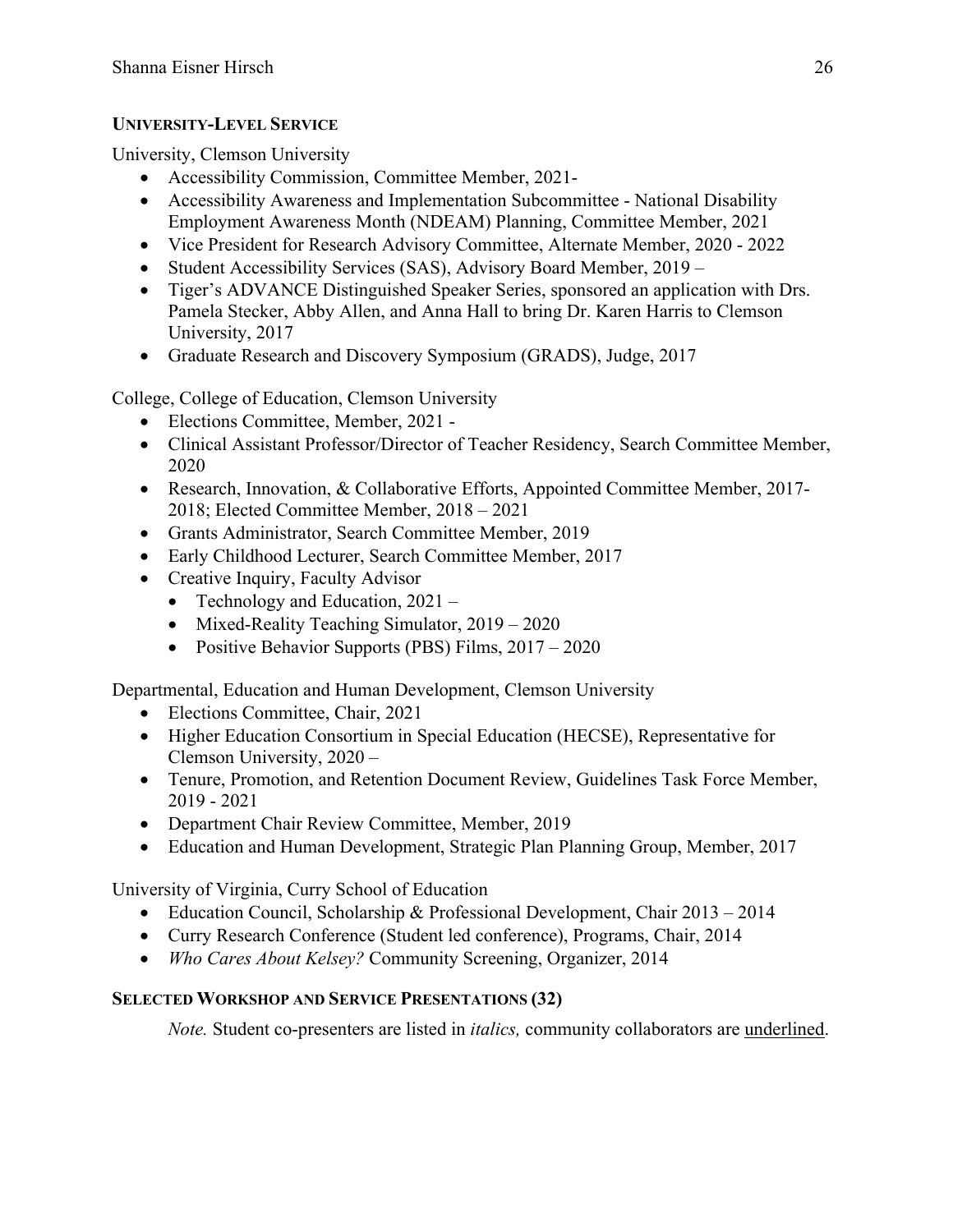- **Hirsch, S. E.** (2021, October 25). *Meet your new (avatar) student: Mixed-reality simulation at Clemson University.* An interactive workshop for the Fisher Middle School's EDGE Program (6-8<sup>th</sup> grade students). Greenville, SC.
- **Hirsch, S. E.** (2021, August 4). *Game changers: Motivation.* A workshop for the Greenville County School's special education teachers. Greenville, SC.
- **Hirsch, S. E.** (2021, July 26). *Thinking and rethinking behavior in early childhood settings.* Developed a course for SC Endeavors.
- **Hirsch, S. E.** (2020, August 14). *Faculty panel.* Panelist at the Clemson New Faculty Teaching Conference, Clemson, SC.
- **Hirsch, S. E. &** Ziemer, A. (2020, August 11). *Starting the year off with Positive Behavior Interventions.* Remote learning session for Fisher Middle School, Greenville, SC.
- **Hirsch, S. E.** (2019, October 16). *The inside scoop on the higher education job search.* Workshop for the College of Education's Special Education Doctoral Students, Clemson, SC.
- **Hirsch, S. E**., & Bourneuf, B. (2019, October 14). *Positive behavior supports in the classroom.* Professional development workshop for Fisher Middle School's Related Arts Teachers, Greenville, SC.
- **Hirsch, S. E.** (2019, August 13). *The real world: Where people start being polite and start getting real.* Professional development workshop for Clemson Creative Inquiry Summer Students, Clemson, SC.
- **Hirsch, S. E**., & Cash, A. (2019, August). *Project CHAMPION: Behavior institute.* Professional development workshop for Greenville County School's Special Education Teachers, Greenville, SC.
- **Hirsch, S. E.** (2019, July 17). *An administrators guide to FBA-BIPs.* Professional development workshop for SC Department of Education, Lexington, SC. (Invited Workshop)
- **Hirsch, S. E**., & Burns, T*.* (2019, July). Implementing classwide-PBIS practices. Professional development workshop for Fisher Middle School, Greenville, SC.
- **Hirsch, S. E.** (2019, April). *Accessibility on Clemson University's campus.* Facilitated studentled presentation on accessibility for the Clemson Accessibility Commission. Clemson, SC. https://tinyurl.com/y35uyjda
- Thomas, S., & **Hirsch, S. E.** (2019, March). *What is PBIS?.* Professional development workshop for South Carolina APBS: PBIS Day of Networking, Greenville, SC.
- **Hirsch, S. E.** (2018, May). *What's the function? Understanding why problem behavior occurs.*  Professional development workshop for teachers at UU World of Children, Greenville, SC.
- **Hirsch, S. E.,** *Cowan, B., & Lindsay, L.* (2018, April). *Accessibility on Clemson University's Campus.* Facilitated student-led presentation on accessibility for the Clemson Accessibility Commission. Clemson, SC. https://tinyurl.com/y7z3qxtd
- **Hirsch, S. E.** (2018, April). *Faculty experiences at R1 universities.* Panelist at the College of Education Research Forum, Clemson, SC.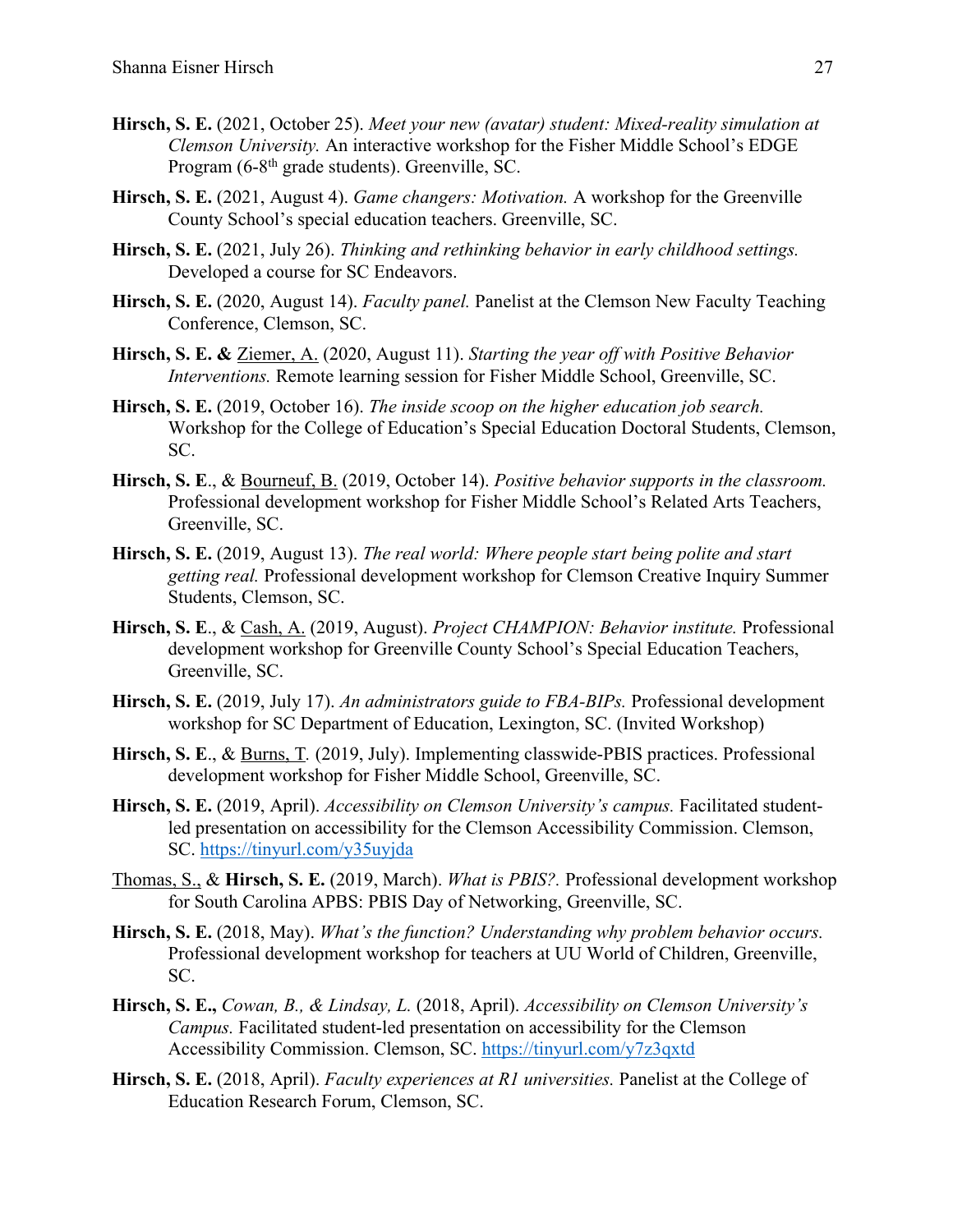- **Hirsch, S. E.** (2018, April). *The inside scoop on the higher education job search.* Workshop for the College of Education's Special Education Doctoral Students, Clemson, SC.
- **Hirsch, S. E.** (2018, March). *What's the function? Let's think about the reasons behind challenging behavior.* Professional development workshop for administrators at South Carolina Center for Child Care, Greenville, SC.
- **Hirsch, S. E.** (2017, December). *Fidelity 101.* Professional development workshop for South Carolina APBS: PBIS Day of Networking, Columbia, SC.
- **Hirsch, S. E.,** & *Randall, K.* (2017, August December). *Functional assessment-based intervention plans.* A series of professional development workshops for special educators and related service providers at Anderson 2, Honea Path, SC
- **Hirsch, S. E.,** & *Randall, K.* (2017, July). *Function-based thinking and interventions.* Professional development workshop for Office of Special Education Services, Columbia, SC.
- **Hirsch, S. E.,** *Lyons, M., & Oswald, V.* (2017, April). *Accessibility at Clemson University.* Facilitated student-led presentation on accessibility for the Clemson Accessibility Commission. Clemson, SC. https://tinyurl.com/y74xna5f
- **Hirsch, S. E.** (2017, March). *Are there better ways to learn? Testing multimedia tools to support future teachers.* Drop-in Research Spotlight, Clemson, SC.
- **Hirsch, S. E.,** & Knighton, R. (2013, August) *Skill Tracking & Reinforcement System (STARS).* Professional development workshop for the Model Asperger Program staff at the Ivymount School, Rockville, MD.
- **Hirsch, S. E.** (2013, June) *Developing effective environments for social learning.* Professional development workshop for the Ivymount School's Take2 summer camp staff, Washington, DC.
- **Hirsch, S. E.** (2012, June) *Integrating positive behavior management into Take2.* Professional development workshop for the Ivymount School's Take2 summer camp staff, Washington, DC.
- **Hirsch, S. E.** (2012, February May) *Understanding and running ABA programs for children with autism.* A series of professional development workshops for the National Speech Language/Therapy Center's in-home aba trainers and therapists, Bethesda, MD.
- **Hirsch, S. E.** (2011, November). *Embedding accommodations into the Network for Teaching Entrepreneurship (NFTE) Program.* Professional development workshop for Baltimore City Public Schools NFTE program coordinators and teachers, Baltimore, MD.
- **Hirsch, S. E.** (2011, July). *Developing classrooms and interventions to support students with challenging behavior.* Professional development workshop for The District of Columbia Public Schools Non-Public Unit, Washington, DC.
- **Eisner, S. L.,** & Morgan, R. (2010, January). *Curriculum-based measurement monitoring procedures.* Grade level presentations on data monitoring procedures for Napier Elementary School's faculty members, Nashville, TN.